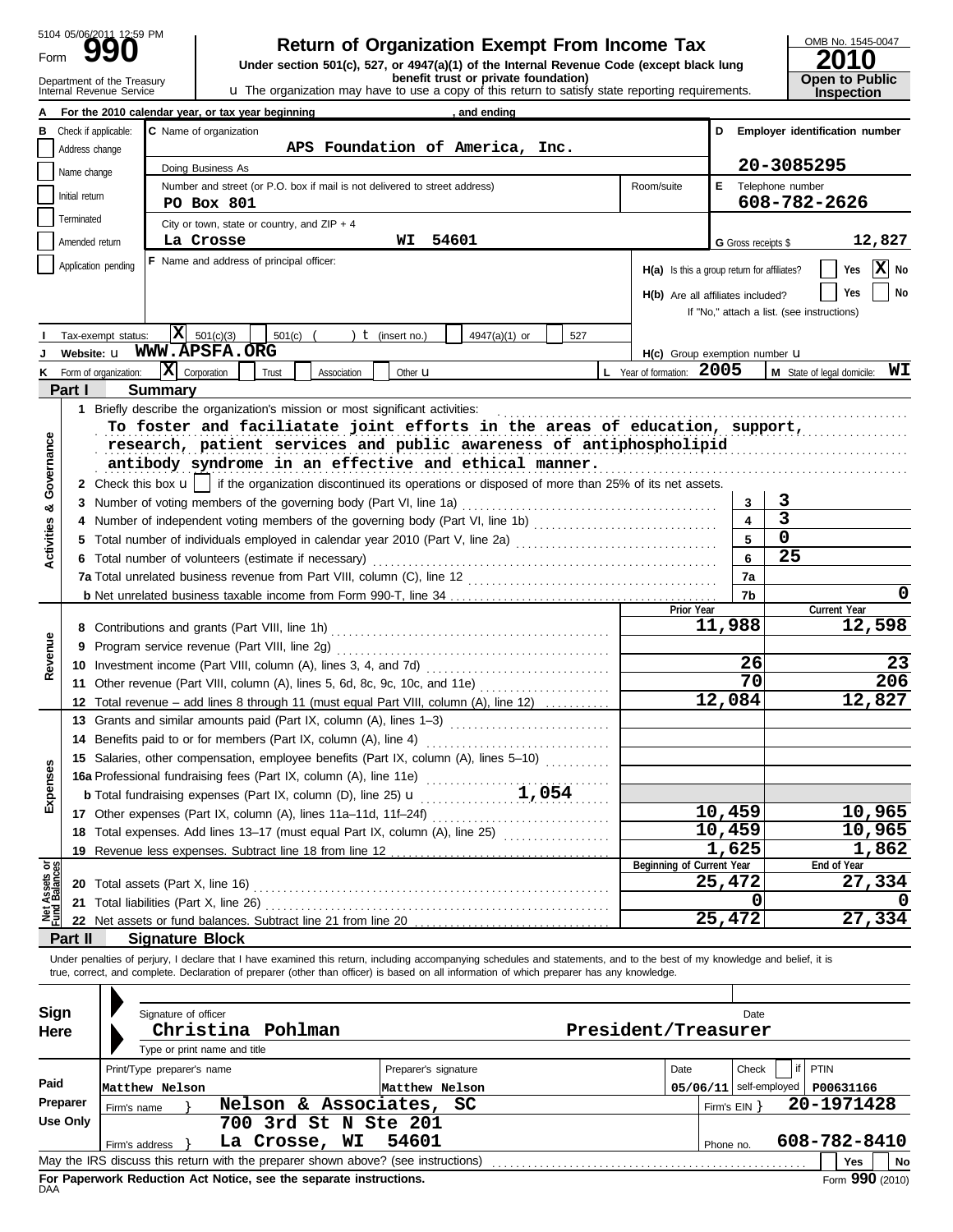|   | Form 990 (2010) APS Foundation of America, Inc.<br><b>Statement of Program Service Accomplishments</b><br>Part III                                                                                                                                                                                                                                                        |                                 | 20-3085295  |               | Page 2                     |
|---|---------------------------------------------------------------------------------------------------------------------------------------------------------------------------------------------------------------------------------------------------------------------------------------------------------------------------------------------------------------------------|---------------------------------|-------------|---------------|----------------------------|
| 1 | Briefly describe the organization's mission:<br>To foster and faciliatate joint efforts in the areas of education, support,<br>research, patient services and public awareness of antiphospholipid<br>antibody syndrome in an effective and ethical manner.                                                                                                               |                                 |             |               |                            |
| 3 | 2 Did the organization undertake any significant program services during the year which were not listed on the<br>prior Form 990 or 990-EZ?<br>If "Yes," describe these new services on Schedule O.<br>Did the organization cease conducting, or make significant changes in how it conducts, any program<br>services?<br>If "Yes," describe these changes on Schedule O. |                                 |             |               | Yes $ X $ No<br>$Yes$ X No |
| 4 | Describe the exempt purpose achievements for each of the organization's three largest program services by expenses. Section<br>$501(c)(3)$ and $501(c)(4)$ organizations and section $4947(a)(1)$ trusts are required to report the amount of grants and allocations to<br>others, the total expenses, and revenue, if any, for each program service reported.            |                                 |             |               |                            |
|   | 4a (Code: ) (Expenses \$<br>To provide informatio and education on antiphospholipid antibody syndrome                                                                                                                                                                                                                                                                     | $5,291$ including grants of \$  |             | ) (Revenue \$ |                            |
|   | ) (Expenses \$<br>4b (Code: $\ldots$                                                                                                                                                                                                                                                                                                                                      | including grants of \$          |             |               |                            |
|   | To support research regarding antiphosholipid antibody syndrome                                                                                                                                                                                                                                                                                                           |                                 |             |               |                            |
|   | ) (Expenses \$<br>4c (Code:                                                                                                                                                                                                                                                                                                                                               |                                 |             |               |                            |
|   | 4d Other program services. (Describe in Schedule O.)<br>(Expenses \$<br>4e Total program service expenses u                                                                                                                                                                                                                                                               | including grants of \$<br>5,291 | (Revenue \$ |               |                            |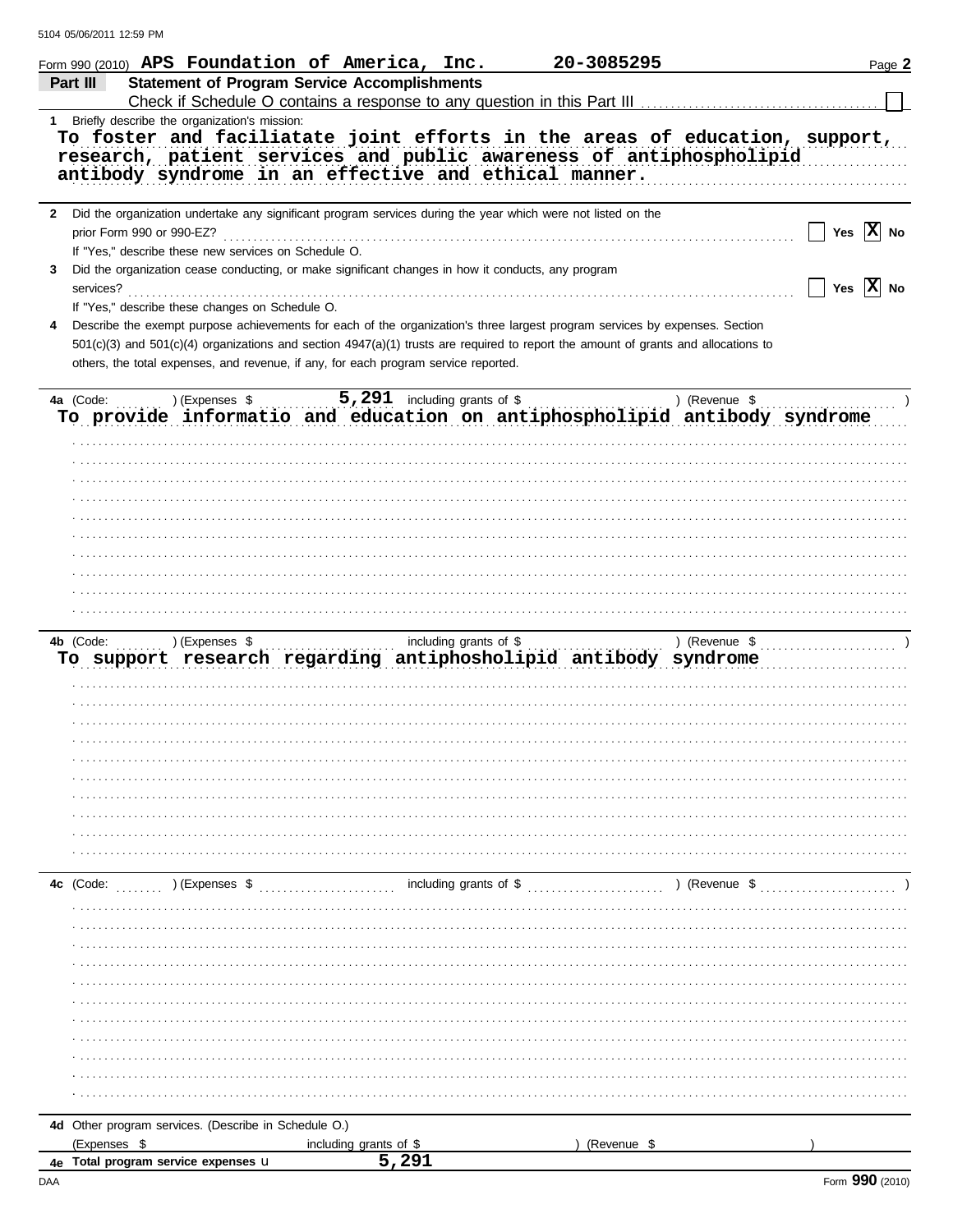|     | 20-3085295<br>Form 990 (2010) APS Foundation of America, Inc.                                                                                                                                            |                 |     | Page 3 |
|-----|----------------------------------------------------------------------------------------------------------------------------------------------------------------------------------------------------------|-----------------|-----|--------|
|     | Part IV<br><b>Checklist of Required Schedules</b>                                                                                                                                                        |                 |     |        |
|     |                                                                                                                                                                                                          |                 | Yes | No     |
| 1   | Is the organization described in section 501(c)(3) or 4947(a)(1) (other than a private foundation)? If "Yes,"                                                                                            | 1               | x   |        |
| 2   | complete Schedule A                                                                                                                                                                                      | $\mathbf{2}$    |     | X      |
| 3   | Did the organization engage in direct or indirect political campaign activities on behalf of or in opposition to                                                                                         |                 |     |        |
|     | candidates for public office? If "Yes," complete Schedule C, Part I                                                                                                                                      | 3               |     | X      |
| 4   | Section 501(c)(3) organizations. Did the organization engage in lobbying activities, or have a section 501(h)                                                                                            |                 |     |        |
|     | election in effect during the tax year? If "Yes," complete Schedule C, Part II                                                                                                                           | 4               |     | X      |
| 5   | Is the organization a section $501(c)(4)$ , $501(c)(5)$ , or $501(c)(6)$ organization that receives membership dues,                                                                                     |                 |     |        |
|     | assessments, or similar amounts as defined in Revenue Procedure 98-19? If "Yes," complete Schedule C,                                                                                                    |                 |     |        |
|     | Part III                                                                                                                                                                                                 | 5               |     | X      |
| 6   | Did the organization maintain any donor advised funds or any similar funds or accounts where donors have                                                                                                 |                 |     |        |
|     | the right to provide advice on the distribution or investment of amounts in such funds or accounts? If "Yes,"                                                                                            |                 |     |        |
|     | complete Schedule D, Part I                                                                                                                                                                              | 6               |     | X      |
| 7   | Did the organization receive or hold a conservation easement, including easements to preserve open space,                                                                                                |                 |     |        |
|     | the environment, historic land areas, or historic structures? If "Yes," complete Schedule D, Part II                                                                                                     | 7               |     | x      |
| 8   | Did the organization maintain collections of works of art, historical treasures, or other similar assets? If "Yes,"                                                                                      |                 |     |        |
|     | complete Schedule D, Part III                                                                                                                                                                            | 8               |     | X      |
| 9   | Did the organization report an amount in Part X, line 21; serve as a custodian for amounts not listed in Part                                                                                            |                 |     |        |
|     | X; or provide credit counseling, debt management, credit repair, or debt negotiation services? If "Yes,"                                                                                                 |                 |     |        |
|     | complete Schedule D, Part IV                                                                                                                                                                             | 9               |     | x      |
| 10  | Did the organization, directly or through a related organization, hold assets in term, permanent, or quasi-                                                                                              |                 |     |        |
|     |                                                                                                                                                                                                          | 10              |     | x      |
| 11  | If the organization's answer to any of the following questions is "Yes," then complete Schedule D, Parts VI,                                                                                             |                 |     |        |
|     | VII, VIII, IX, or X as applicable.                                                                                                                                                                       |                 |     |        |
| a   | Did the organization report an amount for land, buildings, and equipment in Part X, line 10? If "Yes,"                                                                                                   |                 |     |        |
|     | complete Schedule D, Part VI                                                                                                                                                                             | 11a             | X   |        |
| b   | Did the organization report an amount for investments—other securities in Part X, line 12 that is 5% or more                                                                                             |                 |     |        |
|     | of its total assets reported in Part X, line 16? If "Yes," complete Schedule D, Part VII                                                                                                                 | 11b             |     | x      |
| c   | Did the organization report an amount for investments-program related in Part X, line 13 that is 5% or more                                                                                              |                 |     |        |
|     | of its total assets reported in Part X, line 16? If "Yes," complete Schedule D, Part VIII                                                                                                                | 11c             |     | X      |
| d   | Did the organization report an amount for other assets in Part X, line 15 that is 5% or more of its total assets                                                                                         |                 |     |        |
|     | reported in Part X, line 16? If "Yes," complete Schedule D, Part IX                                                                                                                                      | 11d             |     | x      |
| e   |                                                                                                                                                                                                          | 11e             |     | x      |
|     | Did the organization's separate or consolidated financial statements for the tax year include a footnote that addresses                                                                                  |                 |     |        |
|     | the organization's liability for uncertain tax positions under FIN 48 (ASC 740)? If "Yes," complete Schedule D, Part X                                                                                   | 11f             |     | X      |
| 12a | Did the organization obtain separate, independent audited financial statements for the tax year? If "Yes," complete                                                                                      |                 |     |        |
|     |                                                                                                                                                                                                          | 12a             |     | x      |
| b   | Was the organization included in consolidated, independent audited financial statements for the tax year? If "Yes," and if                                                                               |                 |     |        |
|     |                                                                                                                                                                                                          | 12b             |     | x      |
| 13  |                                                                                                                                                                                                          | 13              |     | x      |
| 14a | Did the organization maintain an office, employees, or agents outside of the United States? [11] [11] Condition maintain an office, employees, or agents outside of the United States? [11] [11] $\cdot$ | 14a             |     | X      |
| b   | Did the organization have aggregate revenues or expenses of more than \$10,000 from grantmaking, fundraising,                                                                                            |                 |     |        |
|     | business, and program service activities outside the United States? If "Yes," complete Schedule F, Parts I and IV                                                                                        | 14b             |     | x      |
| 15  | Did the organization report on Part IX, column (A), line 3, more than \$5,000 of grants or assistance to any                                                                                             |                 |     |        |
|     | organization or entity located outside the United States? If "Yes," complete Schedule F, Parts II and IV                                                                                                 | 15              |     | x      |
| 16  | Did the organization report on Part IX, column (A), line 3, more than \$5,000 of aggregate grants or assistance                                                                                          |                 |     |        |
|     |                                                                                                                                                                                                          | 16              |     | X      |
| 17  | Did the organization report a total of more than \$15,000 of expenses for professional fundraising services on                                                                                           |                 |     |        |
|     |                                                                                                                                                                                                          | 17              |     | X      |
| 18  | Did the organization report more than \$15,000 total of fundraising event gross income and contributions on                                                                                              |                 |     |        |
|     |                                                                                                                                                                                                          | 18              |     | X      |
| 19  | Did the organization report more than \$15,000 of gross income from gaming activities on Part VIII, line 9a?                                                                                             |                 |     |        |
|     |                                                                                                                                                                                                          | 19              |     | X      |
| 20a |                                                                                                                                                                                                          | 20a             |     | X      |
| b   | If "Yes" to line 20a, did the organization attach its audited financial statements to this return? Note. Some                                                                                            |                 |     |        |
|     |                                                                                                                                                                                                          | 20 <sub>b</sub> |     |        |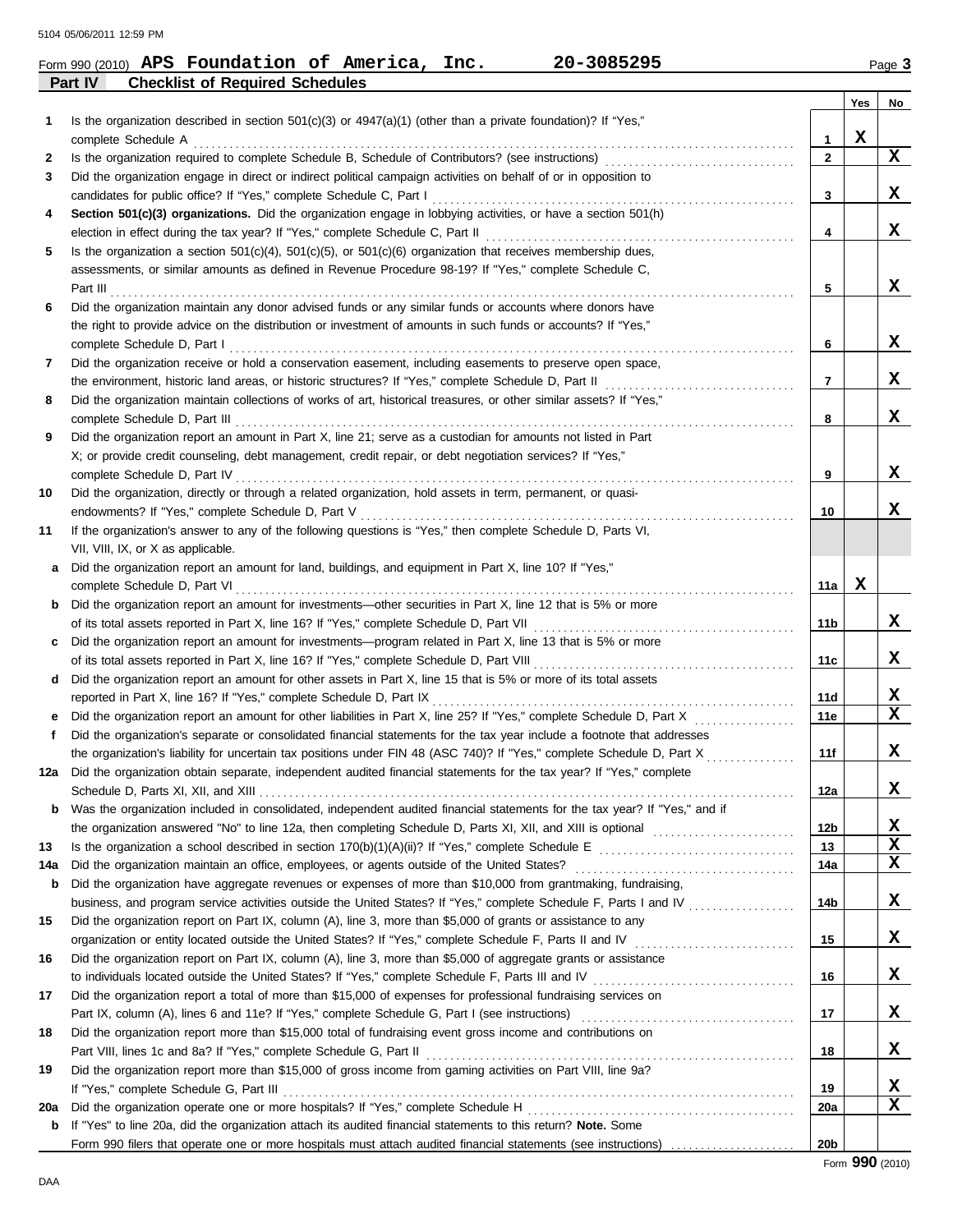|     | 20-3085295<br>Form 990 (2010) APS Foundation of America, Inc.                                                                                                  |     |          | Page 4 |
|-----|----------------------------------------------------------------------------------------------------------------------------------------------------------------|-----|----------|--------|
|     | <b>Checklist of Required Schedules (continued)</b><br>Part IV                                                                                                  |     |          |        |
|     |                                                                                                                                                                |     | Yes      | No     |
| 21  | Did the organization report more than \$5,000 of grants and other assistance to governments and organizations                                                  |     |          |        |
|     |                                                                                                                                                                | 21  |          | X      |
| 22  | Did the organization report more than \$5,000 of grants and other assistance to individuals in the United States                                               |     |          |        |
|     | on Part IX, column (A), line 2? If "Yes," complete Schedule I, Parts I and III [[[[[[[[[[[[[[[[[[[[[[[[[[[[[[[                                                 | 22  |          | x      |
| 23  | Did the organization answer "Yes" to Part VII, Section A, line 3, 4, or 5 about compensation of the                                                            |     |          |        |
|     | organization's current and former officers, directors, trustees, key employees, and highest compensated                                                        |     |          |        |
|     | employees? If "Yes," complete Schedule J                                                                                                                       | 23  |          | X      |
| 24a | Did the organization have a tax-exempt bond issue with an outstanding principal amount of more than                                                            |     |          |        |
|     | \$100,000 as of the last day of the year, that was issued after December 31, 2002? If "Yes," answer lines 24b                                                  |     |          |        |
|     | through 24d and complete Schedule K. If "No," go to line 25                                                                                                    | 24a |          | X      |
| b   |                                                                                                                                                                | 24b |          |        |
| c   | Did the organization maintain an escrow account other than a refunding escrow at any time during the year                                                      |     |          |        |
|     | to defease any tax-exempt bonds?                                                                                                                               | 24c |          |        |
| d   | Did the organization act as an "on behalf of" issuer for bonds outstanding at any time during the year?                                                        | 24d |          |        |
| 25а | Section 501(c)(3) and 501(c)(4) organizations. Did the organization engage in an excess benefit transaction                                                    |     |          |        |
|     | with a disqualified person during the year? If "Yes," complete Schedule L, Part I                                                                              | 25a |          | X      |
| b   | Is the organization aware that it engaged in an excess benefit transaction with a disqualified person in a prior                                               |     |          |        |
|     | year, and that the transaction has not been reported on any of the organization's prior Forms 990 or 990-EZ?                                                   |     |          |        |
|     | If "Yes," complete Schedule L, Part I                                                                                                                          | 25b |          | X      |
| 26  | Was a loan to or by a current or former officer, director, trustee, key employee, highly compensated employee, or                                              |     |          |        |
|     | disqualified person outstanding as of the end of the organization's tax year? If "Yes," complete Schedule L, Part II                                           | 26  |          | X      |
| 27  | Did the organization provide a grant or other assistance to an officer, director, trustee, key employee,                                                       |     |          |        |
|     | substantial contributor, or a grant selection committee member, or to a person related to such an individual?                                                  |     |          |        |
|     | If "Yes," complete Schedule L, Part III                                                                                                                        | 27  |          | x      |
| 28  | Was the organization a party to a business transaction with one of the following parties (see Schedule L,                                                      |     |          |        |
|     | Part IV instructions for applicable filing thresholds, conditions, and exceptions):                                                                            |     |          |        |
| a   |                                                                                                                                                                | 28a |          | X      |
| b   | A family member of a current or former officer, director, trustee, or key employee? If "Yes," complete                                                         |     |          |        |
|     | Schedule L, Part IV                                                                                                                                            | 28b |          | x      |
| c   | An entity of which a current or former officer, director, trustee, or key employee (or a family member thereof)                                                |     |          |        |
|     | was an officer, director, trustee, or direct or indirect owner? If "Yes," complete Schedule L, Part IV                                                         | 28c |          | X      |
| 29  | Did the organization receive more than \$25,000 in non-cash contributions? If "Yes," complete Schedule M                                                       | 29  |          | X      |
| 30  | Did the organization receive contributions of art, historical treasures, or other similar assets, or qualified                                                 |     |          |        |
|     | conservation contributions? If "Yes," complete Schedule M                                                                                                      | 30  |          | x      |
| 31  | Did the organization liquidate, terminate, or dissolve and cease operations? If "Yes," complete Schedule N,                                                    |     |          |        |
|     | Part I                                                                                                                                                         | 31  |          | x      |
| 32  | Did the organization sell, exchange, dispose of, or transfer more than 25% of its net assets? If "Yes,"                                                        |     |          |        |
|     |                                                                                                                                                                | 32  |          | x      |
| 33  | Did the organization own 100% of an entity disregarded as separate from the organization under Regulations                                                     |     |          |        |
|     |                                                                                                                                                                | 33  |          | X.     |
| 34  | Was the organization related to any tax-exempt or taxable entity? If "Yes," complete Schedule R, Parts II, III,                                                |     |          |        |
|     | $IV$ , and $V$ , line 1 $\ldots$ $\ldots$ $\ldots$ $\ldots$ $\ldots$ $\ldots$ $\ldots$ $\ldots$ $\ldots$ $\ldots$ $\ldots$ $\ldots$ $\ldots$ $\ldots$ $\ldots$ | 34  |          | x      |
| 35  |                                                                                                                                                                | 35  |          | X      |
| a   | Did the organization receive any payment from or engage in any transaction with a                                                                              |     |          |        |
|     | controlled entity within the meaning of section 512(b)(13)? If "Yes," complete Schedule R,                                                                     |     |          |        |
|     | $\vert$ Yes $\vert$ X No                                                                                                                                       |     |          |        |
| 36  | Section 501(c)(3) organizations. Did the organization make any transfers to an exempt non-charitable                                                           |     |          |        |
|     |                                                                                                                                                                | 36  |          | x      |
| 37  | Did the organization conduct more than 5% of its activities through an entity that is not a related organization                                               |     |          |        |
|     | and that is treated as a partnership for federal income tax purposes? If "Yes," complete Schedule R,                                                           |     |          |        |
|     |                                                                                                                                                                | 37  |          | x      |
| 38  | Did the organization complete Schedule O and provide explanations in Schedule O for Part VI, lines 11 and                                                      |     |          |        |
|     |                                                                                                                                                                | 38  | X<br>ההי |        |

Form **990** (2010)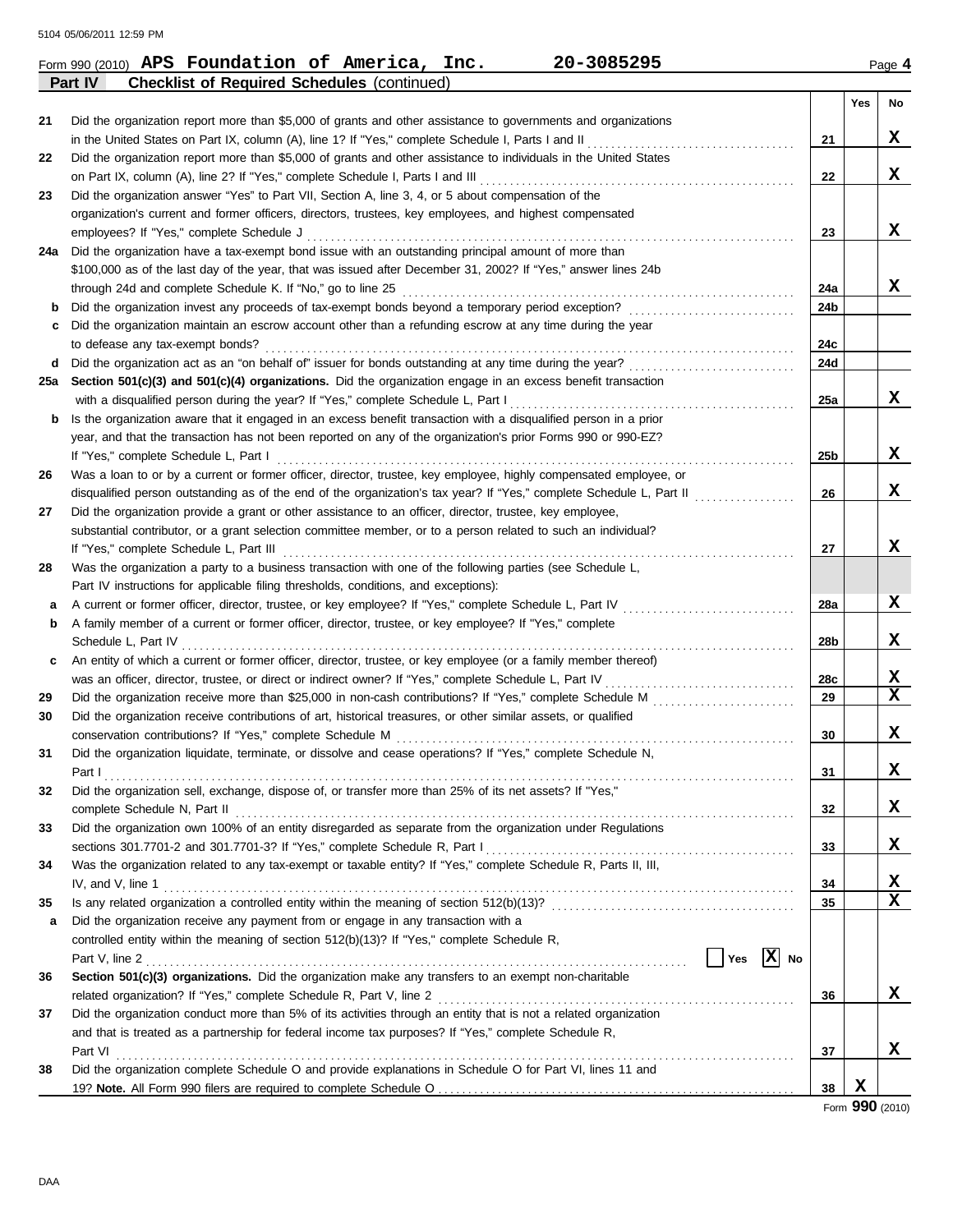|     | Form 990 (2010) APS Foundation of America, Inc.<br>20-3085295                                                                                                               |                 |                 |                |            | Page 5 |
|-----|-----------------------------------------------------------------------------------------------------------------------------------------------------------------------------|-----------------|-----------------|----------------|------------|--------|
|     | Statements Regarding Other IRS Filings and Tax Compliance<br>Part V                                                                                                         |                 |                 |                |            |        |
|     | Check if Schedule O contains a response to any question in this Part V                                                                                                      |                 |                 |                |            |        |
|     |                                                                                                                                                                             |                 |                 |                | <b>Yes</b> | No     |
| 1a  | Enter the number reported in Box 3 of Form 1096. Enter -0- if not applicable                                                                                                | 1a              | $\mathbf 0$     |                |            |        |
| b   |                                                                                                                                                                             | 1 <sub>b</sub>  | $\mathbf 0$     |                |            |        |
| c   | Did the organization comply with backup withholding rules for reportable payments to vendors and                                                                            |                 |                 |                |            |        |
|     | reportable gaming (gambling) winnings to prize winners?                                                                                                                     |                 |                 | 1c             |            | x      |
| 2a  | Enter the number of employees reported on Form W-3, Transmittal of Wage and Tax                                                                                             |                 |                 |                |            |        |
|     | Statements, filed for the calendar year ending with or within the year covered by this return                                                                               | 2a              | 0               |                |            |        |
| b   |                                                                                                                                                                             |                 |                 | 2 <sub>b</sub> |            |        |
|     | Note. If the sum of lines 1a and 2a is greater than 250, you may be required to e-file. (see instructions)                                                                  |                 |                 |                |            |        |
| За  |                                                                                                                                                                             |                 |                 | 3a             |            | x      |
| b   | If "Yes," has it filed a Form 990-T for this year? If "No," provide an explanation in Schedule O                                                                            |                 |                 | 3b             |            |        |
| 4a  | At any time during the calendar year, did the organization have an interest in, or a signature or other authority                                                           |                 |                 |                |            |        |
|     | over, a financial account in a foreign country (such as a bank account, securities account, or other financial                                                              |                 |                 |                |            |        |
|     | account)?                                                                                                                                                                   |                 |                 | 4a             |            | x      |
| b   |                                                                                                                                                                             |                 |                 |                |            |        |
|     | See instructions for filing requirements for Form TD F 90-22.1, Report of Foreign Bank and Financial Accounts.                                                              |                 |                 |                |            | X      |
| 5a  |                                                                                                                                                                             |                 |                 | 5a             |            | X      |
| b   |                                                                                                                                                                             |                 |                 | 5b             |            |        |
| c   | If "Yes" to line 5a or 5b, did the organization file Form 8886-T?<br>Does the organization have annual gross receipts that are normally greater than \$100,000, and did the |                 |                 | 5c             |            |        |
| 6a  |                                                                                                                                                                             |                 |                 |                |            | X      |
|     |                                                                                                                                                                             |                 |                 | 6a             |            |        |
| b   | If "Yes," did the organization include with every solicitation an express statement that such contributions or<br>gifts were not tax deductible?                            |                 |                 | 6b             |            |        |
| 7   | Organizations that may receive deductible contributions under section 170(c).                                                                                               |                 |                 |                |            |        |
| а   | Did the organization receive a payment in excess of \$75 made partly as a contribution and partly for goods                                                                 |                 |                 |                |            |        |
|     | and services provided to the payor?                                                                                                                                         |                 |                 | 7a             |            |        |
| b   |                                                                                                                                                                             |                 |                 | 7b             |            |        |
| c   | Did the organization sell, exchange, or otherwise dispose of tangible personal property for which it was                                                                    |                 |                 |                |            |        |
|     |                                                                                                                                                                             |                 |                 | 7c             |            |        |
| d   | If "Yes," indicate the number of Forms 8282 filed during the year                                                                                                           | 7d              |                 |                |            |        |
| е   |                                                                                                                                                                             |                 |                 | 7e             |            |        |
| f   | Did the organization, during the year, pay premiums, directly or indirectly, on a personal benefit contract?                                                                |                 |                 | 7f             |            |        |
| g   | If the organization received a contribution of qualified intellectual property, did the organization file Form 8899 as required?                                            |                 | in de la partir | 7g             |            |        |
| h   | If the organization received a contribution of cars, boats, airplanes, or other vehicles, did the organization file a Form 1098-C?                                          |                 |                 | 7h             |            |        |
|     | Sponsoring organizations maintaining donor advised funds and section 509(a)(3) supporting                                                                                   |                 |                 |                |            |        |
|     | organizations. Did the supporting organization, or a donor advised fund maintained by a sponsoring                                                                          |                 |                 |                |            |        |
|     | organization, have excess business holdings at any time during the year?                                                                                                    |                 |                 | 8              |            |        |
| 9   | Sponsoring organizations maintaining donor advised funds.                                                                                                                   |                 |                 |                |            |        |
| a   |                                                                                                                                                                             |                 |                 | 9a             |            |        |
| b   | Did the organization make a distribution to a donor, donor advisor, or related person?                                                                                      |                 |                 | 9b             |            |        |
| 10  | Section 501(c)(7) organizations. Enter:                                                                                                                                     |                 |                 |                |            |        |
| a   |                                                                                                                                                                             | 10a             |                 |                |            |        |
| b   | Gross receipts, included on Form 990, Part VIII, line 12, for public use of club facilities                                                                                 | 10 <sub>b</sub> |                 |                |            |        |
| 11  | Section 501(c)(12) organizations. Enter:                                                                                                                                    |                 |                 |                |            |        |
| а   | Gross income from members or shareholders                                                                                                                                   | 11a             |                 |                |            |        |
| b   | Gross income from other sources (Do not net amounts due or paid to other sources                                                                                            |                 |                 |                |            |        |
|     | against amounts due or received from them.)                                                                                                                                 | 11 <sub>b</sub> |                 |                |            |        |
| 12a | Section 4947(a)(1) non-exempt charitable trusts. Is the organization filing Form 990 in lieu of Form 1041?                                                                  |                 | .               | 12a            |            |        |
| b   | If "Yes," enter the amount of tax-exempt interest received or accrued during the year                                                                                       | 12b             |                 |                |            |        |
| 13  | Section 501(c)(29) qualified nonprofit health insurance issuers.                                                                                                            |                 |                 |                |            |        |
| а   | Is the organization licensed to issue qualified health plans in more than one state?                                                                                        |                 |                 | 13a            |            |        |
|     | Note. See the instructions for additional information the organization must report on Schedule O.                                                                           |                 |                 |                |            |        |
| b   | Enter the amount of reserves the organization is required to maintain by the states in which                                                                                |                 |                 |                |            |        |
|     |                                                                                                                                                                             | 13 <sub>b</sub> |                 |                |            |        |
| c   |                                                                                                                                                                             | 13 <sub>c</sub> |                 |                |            |        |
| 14a | Did the organization receive any payments for indoor tanning services during the tax year?                                                                                  |                 |                 | 14a            |            | x      |
| b   |                                                                                                                                                                             |                 |                 | 14b            |            |        |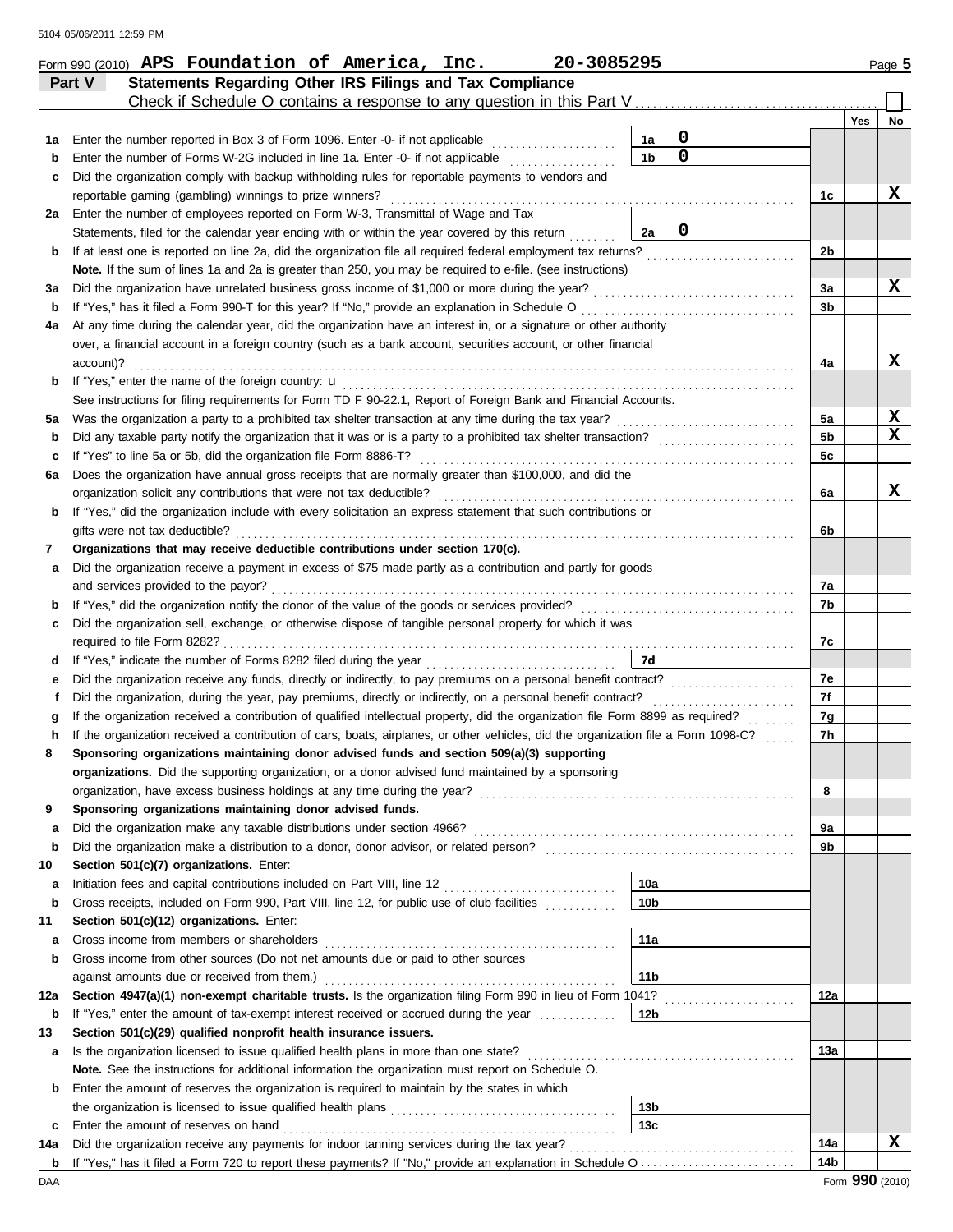|     | Form 990 (2010) APS Foundation of America, Inc.<br>20-3085295                                                                                                                                          |                 |     | Page 6          |
|-----|--------------------------------------------------------------------------------------------------------------------------------------------------------------------------------------------------------|-----------------|-----|-----------------|
|     | Governance, Management, and Disclosure For each "Yes" response to lines 2 through 7b below, and for a<br><b>Part VI</b>                                                                                |                 |     |                 |
|     | "No" response to line 8a, 8b, or 10b below, describe the circumstances, processes, or changes in Schedule                                                                                              |                 |     |                 |
|     | O. See instructions.                                                                                                                                                                                   |                 |     |                 |
|     |                                                                                                                                                                                                        |                 |     | $ \mathbf{x} $  |
|     | Section A. Governing Body and Management                                                                                                                                                               |                 |     |                 |
|     |                                                                                                                                                                                                        |                 | Yes | No              |
| 1a  | З<br>Enter the number of voting members of the governing body at the end of the tax year<br>1a                                                                                                         |                 |     |                 |
| b   | $\overline{\mathbf{3}}$<br>1 <sub>b</sub><br>Enter the number of voting members included in line 1a, above, who are independent                                                                        |                 |     |                 |
| 2   | Did any officer, director, trustee, or key employee have a family relationship or a business relationship with                                                                                         |                 |     |                 |
|     | any other officer, director, trustee, or key employee?                                                                                                                                                 | 2               |     | X               |
| 3   | Did the organization delegate control over management duties customarily performed by or under the direct                                                                                              |                 |     |                 |
|     | supervision of officers, directors or trustees, or key employees to a management company or other person?                                                                                              | 3               |     | X               |
| 4   | Did the organization make any significant changes to its governing documents since the prior Form 990 was filed?                                                                                       | 4               |     | X               |
| 5   | Did the organization become aware during the year of a significant diversion of the organization's assets?                                                                                             | 5               |     | X               |
| 6   | Does the organization have members or stockholders?                                                                                                                                                    | 6               |     | X               |
| 7a  | Does the organization have members, stockholders, or other persons who may elect one or more members                                                                                                   |                 |     |                 |
|     | of the governing body?                                                                                                                                                                                 | 7a              |     | X               |
| b   | Are any decisions of the governing body subject to approval by members, stockholders, or other persons?                                                                                                | 7b              |     | X               |
| 8   | Did the organization contemporaneously document the meetings held or written actions undertaken during                                                                                                 |                 |     |                 |
|     | the year by the following:                                                                                                                                                                             |                 |     |                 |
| a   | The governing body?                                                                                                                                                                                    | 8a              | x   |                 |
| b   | Each committee with authority to act on behalf of the governing body?                                                                                                                                  | 8b              | х   |                 |
| 9   | Is there any officer, director, trustee, or key employee listed in Part VII, Section A, who cannot be reached at                                                                                       |                 |     |                 |
|     |                                                                                                                                                                                                        | 9               |     | X               |
|     | Section B. Policies (This Section B requests information about policies not required by the Internal Revenue Code.)                                                                                    |                 |     |                 |
|     |                                                                                                                                                                                                        |                 | Yes | No              |
| 10a | Does the organization have local chapters, branches, or affiliates?                                                                                                                                    | 10a             |     | X               |
| b   | If "Yes," does the organization have written policies and procedures governing the activities of such                                                                                                  |                 |     |                 |
|     | chapters, affiliates, and branches to ensure their operations are consistent with those of the organization?                                                                                           | 10b             |     |                 |
| 11a | Has the organization provided a copy of this Form 990 to all members of its governing body before filing the                                                                                           |                 |     |                 |
|     | form?                                                                                                                                                                                                  | 11a             | x   |                 |
|     | Describe in Schedule O the process, if any, used by the organization to review this Form 990.                                                                                                          |                 |     |                 |
| 12a | Does the organization have a written conflict of interest policy? If "No," go to line 13                                                                                                               | 12a             | x   |                 |
|     | Are officers, directors or trustees, and key employees required to disclose annually interests that could give                                                                                         |                 |     |                 |
|     | rise to conflicts?                                                                                                                                                                                     | 12b             | X   |                 |
|     | Does the organization regularly and consistently monitor and enforce compliance with the policy? If "Yes,"                                                                                             |                 |     |                 |
|     | describe in Schedule O how this is done                                                                                                                                                                | 12c             | x   |                 |
| 13  | Does the organization have a written whistleblower policy?                                                                                                                                             | 13              | X   |                 |
| 14  | Does the organization have a written document retention and destruction policy?                                                                                                                        | 14              | X   |                 |
| 15  | Did the process for determining compensation of the following persons include a review and approval by                                                                                                 |                 |     |                 |
|     | independent persons, comparability data, and contemporaneous substantiation of the deliberation and decision?                                                                                          |                 |     |                 |
| a   |                                                                                                                                                                                                        | 15a             |     | X<br>X          |
| b   | Other officers or key employees of the organization                                                                                                                                                    | 15b             |     |                 |
|     | If "Yes" to line 15a or 15b, describe the process in Schedule O. (See instructions.)<br>Did the organization invest in, contribute assets to, or participate in a joint venture or similar arrangement |                 |     |                 |
| 16a |                                                                                                                                                                                                        |                 |     | x               |
|     | with a taxable entity during the year?<br>If "Yes," has the organization adopted a written policy or procedure requiring the organization to evaluate its                                              | 16a             |     |                 |
| b   | participation in joint venture arrangements under applicable federal tax law, and taken steps to safeguard the                                                                                         |                 |     |                 |
|     |                                                                                                                                                                                                        |                 |     |                 |
|     | <b>Section C. Disclosure</b>                                                                                                                                                                           | 16 <sub>b</sub> |     |                 |
| 17  | List the states with which a copy of this Form 990 is required to be filed <b>u</b> WI, AR, AZ, CA, CT, FL, IL, KS, KY, LA, MA, MD, MI                                                                 |                 |     |                 |
| 18  | Section 6104 requires an organization to make its Forms 1023 (or 1024 if applicable), 990, and 990-T (501(c)(3)s only) available                                                                       |                 |     |                 |
|     | for public inspection. Indicate how you make these available. Check all that apply.                                                                                                                    |                 |     |                 |
|     | $ \mathbf{X} $ Upon request<br> X <br>Another's website<br>Own website                                                                                                                                 |                 |     |                 |
| 19  | Describe in Schedule O whether (and if so, how), the organization makes its governing documents, conflict of interest policy,                                                                          |                 |     |                 |
|     | and financial statements available to the public.                                                                                                                                                      |                 |     |                 |
| 20  | State the name, physical address, and telephone number of the person who possesses the books and records of the                                                                                        |                 |     |                 |
|     | organization: u Christina Pohlman<br><b>PO Box 801</b>                                                                                                                                                 |                 |     |                 |
|     | WI 54602<br>La Crosse                                                                                                                                                                                  | 608-782-2626    |     |                 |
| DAA |                                                                                                                                                                                                        |                 |     | Form 990 (2010) |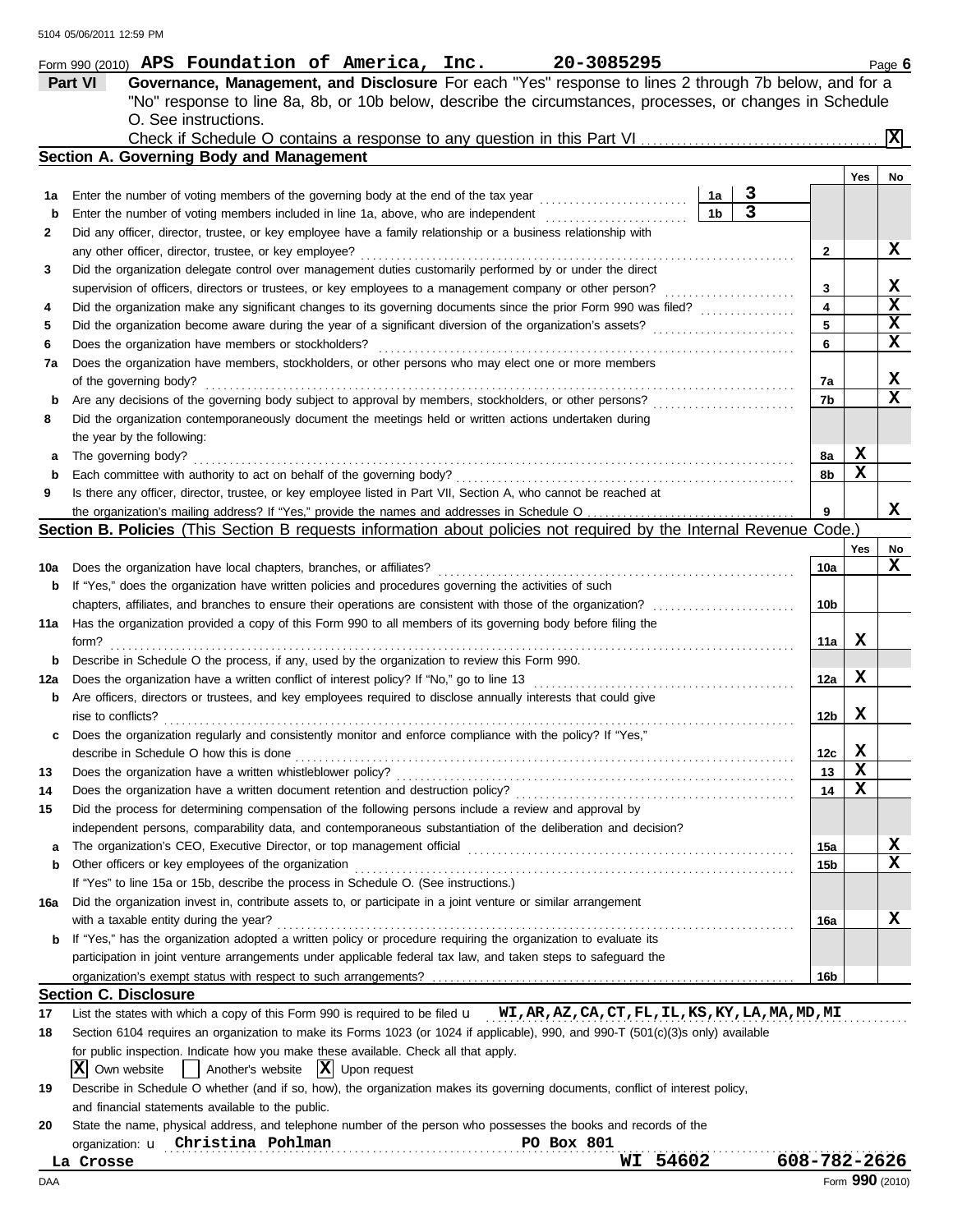| 3104 03/00/2011 12:39 PM<br>Form 990 (2010) APS Foundation of America, Inc.                                                                                                                                                                          |                          |                           |                       |         |              |                                 |        | 20-3085295                                                                                   |                                  | Page 7                      |
|------------------------------------------------------------------------------------------------------------------------------------------------------------------------------------------------------------------------------------------------------|--------------------------|---------------------------|-----------------------|---------|--------------|---------------------------------|--------|----------------------------------------------------------------------------------------------|----------------------------------|-----------------------------|
| Part VII                                                                                                                                                                                                                                             |                          |                           |                       |         |              |                                 |        | Compensation of Officers, Directors, Trustees, Key Employees, Highest Compensated Employees, |                                  |                             |
| and Independent Contractors                                                                                                                                                                                                                          |                          |                           |                       |         |              |                                 |        |                                                                                              |                                  |                             |
|                                                                                                                                                                                                                                                      |                          |                           |                       |         |              |                                 |        | Check if Schedule O contains a response to any question in this Part VII                     |                                  |                             |
| Section A.                                                                                                                                                                                                                                           |                          |                           |                       |         |              |                                 |        | Officers, Directors, Trustees, Key Employees, and Highest Compensated Employees              |                                  |                             |
| 1a Complete this table for all persons required to be listed. Report compensation for the calendar year ending with or within the                                                                                                                    |                          |                           |                       |         |              |                                 |        |                                                                                              |                                  |                             |
| organization's tax year.                                                                                                                                                                                                                             |                          |                           |                       |         |              |                                 |        |                                                                                              |                                  |                             |
| • List all of the organization's current officers, directors, trustees (whether individuals or organizations), regardless of amount of                                                                                                               |                          |                           |                       |         |              |                                 |        |                                                                                              |                                  |                             |
| compensation. Enter -0- in columns (D), (E), and (F) if no compensation was paid.                                                                                                                                                                    |                          |                           |                       |         |              |                                 |        |                                                                                              |                                  |                             |
| • List all of the organization's current key employees, if any. See instructions for definition of "key employee."<br>List the organization's five current highest compensated employees (other than an officer, director, trustee, or key employee) |                          |                           |                       |         |              |                                 |        |                                                                                              |                                  |                             |
| who received reportable compensation (Box 5 of Form W-2 and/or Box 7 of Form 1099-MISC) of more than \$100,000 from the                                                                                                                              |                          |                           |                       |         |              |                                 |        |                                                                                              |                                  |                             |
| organization and any related organizations.                                                                                                                                                                                                          |                          |                           |                       |         |              |                                 |        |                                                                                              |                                  |                             |
| • List all of the organization's former officers, key employees, and highest compensated employees who received more than                                                                                                                            |                          |                           |                       |         |              |                                 |        |                                                                                              |                                  |                             |
| \$100,000 of reportable compensation from the organization and any related organizations.                                                                                                                                                            |                          |                           |                       |         |              |                                 |        |                                                                                              |                                  |                             |
| • List all of the organization's former directors or trustees that received, in the capacity as a former director or trustee of the                                                                                                                  |                          |                           |                       |         |              |                                 |        |                                                                                              |                                  |                             |
| organization, more than \$10,000 of reportable compensation from the organization and any related organizations.                                                                                                                                     |                          |                           |                       |         |              |                                 |        |                                                                                              |                                  |                             |
| List persons in the following order: individual trustees or directors; institutional trustees; officers; key employees; highest                                                                                                                      |                          |                           |                       |         |              |                                 |        |                                                                                              |                                  |                             |
| compensated employees; and former such persons.                                                                                                                                                                                                      |                          |                           |                       |         |              |                                 |        |                                                                                              |                                  |                             |
| Check this box if neither the organization nor any related organizations compensated any current officer, director, or trustee.                                                                                                                      |                          |                           |                       |         |              |                                 |        |                                                                                              |                                  |                             |
| (A)                                                                                                                                                                                                                                                  | (B)                      |                           |                       |         | (C)          |                                 |        | (D)                                                                                          | (E)                              | (F)                         |
| Name and Title                                                                                                                                                                                                                                       | Average<br>hours per     |                           |                       |         |              | Position (check all that apply) |        | Reportable<br>compensation                                                                   | Reportable<br>compensation from  | Estimated<br>amount of      |
|                                                                                                                                                                                                                                                      | week                     | Individual<br>or director | Institutional trustee | Officer | Key employee | Highest compensated<br>employee | Former | from                                                                                         | related                          | other                       |
|                                                                                                                                                                                                                                                      | (describe<br>hours for   |                           |                       |         |              |                                 |        | the<br>organization                                                                          | organizations<br>(W-2/1099-MISC) | compensation<br>from the    |
|                                                                                                                                                                                                                                                      | related<br>organizations | trustee                   |                       |         |              |                                 |        | (W-2/1099-MISC)                                                                              |                                  | organization<br>and related |
|                                                                                                                                                                                                                                                      | in Schedule              |                           |                       |         |              |                                 |        |                                                                                              |                                  | organizations               |
|                                                                                                                                                                                                                                                      | O)                       |                           |                       |         |              |                                 |        |                                                                                              |                                  |                             |
| $(1)$ Christina M Pohlman                                                                                                                                                                                                                            |                          |                           |                       |         |              |                                 |        |                                                                                              |                                  |                             |
| President                                                                                                                                                                                                                                            | 30.00                    |                           |                       | X       |              |                                 |        | 0                                                                                            | 0                                | 0                           |
| (2) Heidi A Ponagai                                                                                                                                                                                                                                  |                          |                           |                       |         |              |                                 |        |                                                                                              |                                  |                             |
| Vice President                                                                                                                                                                                                                                       | 20.00                    |                           |                       | X       |              |                                 |        | 0                                                                                            | 0                                | 0                           |
| (3) Cindi Brookes                                                                                                                                                                                                                                    |                          |                           |                       |         |              |                                 |        |                                                                                              |                                  |                             |
| Secretary                                                                                                                                                                                                                                            | 20.00                    |                           |                       | X       |              |                                 |        | 0                                                                                            | 0                                | 0                           |
| (4)                                                                                                                                                                                                                                                  |                          |                           |                       |         |              |                                 |        |                                                                                              |                                  |                             |
|                                                                                                                                                                                                                                                      |                          |                           |                       |         |              |                                 |        |                                                                                              |                                  |                             |
| (6)                                                                                                                                                                                                                                                  |                          |                           |                       |         |              |                                 |        |                                                                                              |                                  |                             |
| (7)                                                                                                                                                                                                                                                  |                          |                           |                       |         |              |                                 |        |                                                                                              |                                  |                             |
| (8)                                                                                                                                                                                                                                                  |                          |                           |                       |         |              |                                 |        |                                                                                              |                                  |                             |
| (9)                                                                                                                                                                                                                                                  |                          |                           |                       |         |              |                                 |        |                                                                                              |                                  |                             |
| (10)                                                                                                                                                                                                                                                 |                          |                           |                       |         |              |                                 |        |                                                                                              |                                  |                             |
| (11)                                                                                                                                                                                                                                                 |                          |                           |                       |         |              |                                 |        |                                                                                              |                                  |                             |
| (12)                                                                                                                                                                                                                                                 |                          |                           |                       |         |              |                                 |        |                                                                                              |                                  |                             |

**(13)**

**(14)**

**(15)**

**(16)**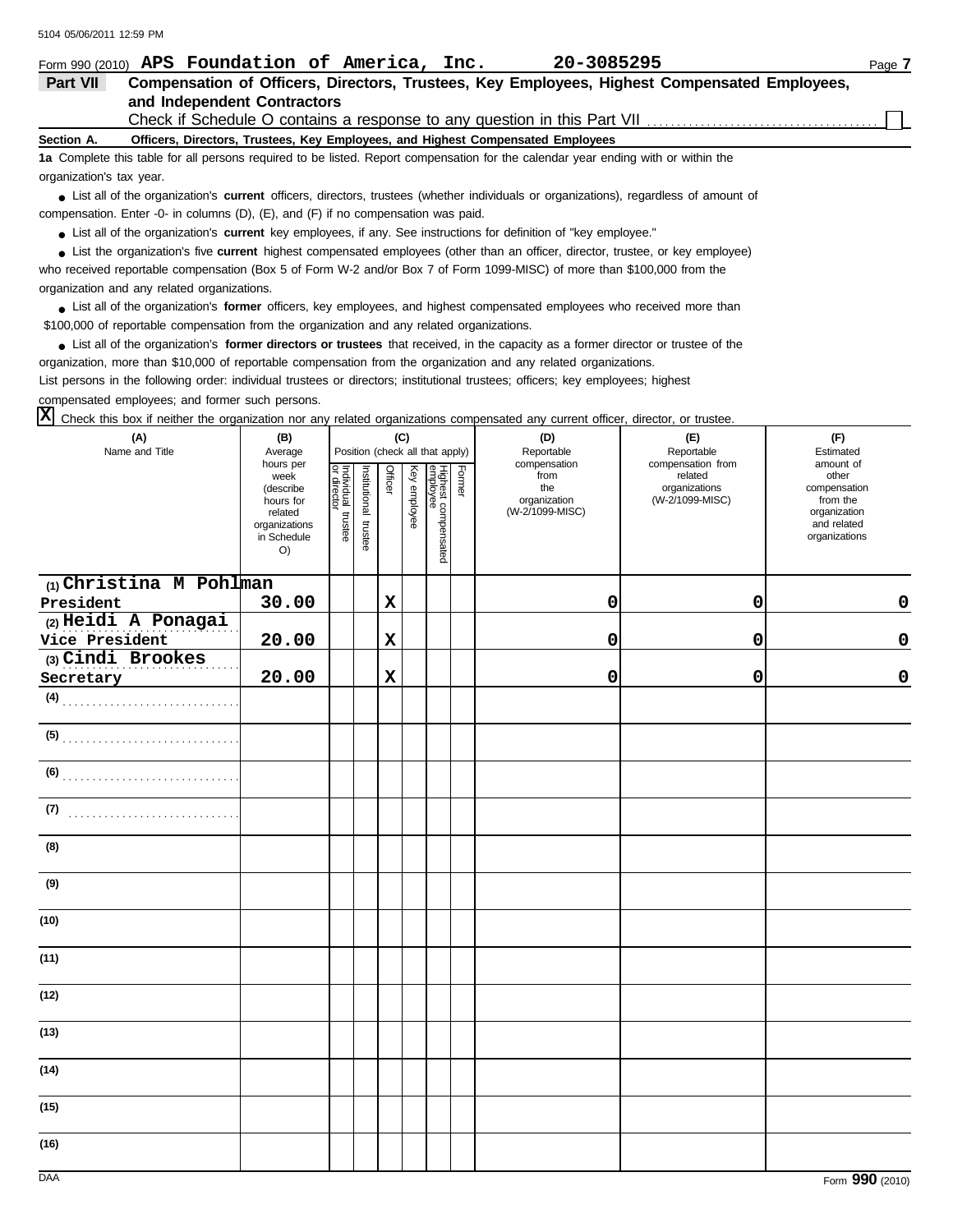| (A)                                                                                                                                                                                                                                                                                                                                                                                                                                                                                                                                                                                                                                                                                                                                                                                                                                                                                                                                                                                   | (B)<br>(C)<br>Position (check all that apply)                                                           |  |  |  |  |                                 |                                  | (D)                                                                          | (E)                                                                            |  | (F)                                                                                                         |                                   |                   |
|---------------------------------------------------------------------------------------------------------------------------------------------------------------------------------------------------------------------------------------------------------------------------------------------------------------------------------------------------------------------------------------------------------------------------------------------------------------------------------------------------------------------------------------------------------------------------------------------------------------------------------------------------------------------------------------------------------------------------------------------------------------------------------------------------------------------------------------------------------------------------------------------------------------------------------------------------------------------------------------|---------------------------------------------------------------------------------------------------------|--|--|--|--|---------------------------------|----------------------------------|------------------------------------------------------------------------------|--------------------------------------------------------------------------------|--|-------------------------------------------------------------------------------------------------------------|-----------------------------------|-------------------|
| Name and Title                                                                                                                                                                                                                                                                                                                                                                                                                                                                                                                                                                                                                                                                                                                                                                                                                                                                                                                                                                        | Average<br>hours per<br>week<br>(describe<br>hours for<br>related<br>organizations<br>in Schedule<br>O) |  |  |  |  | Highest compensated<br>employee | Former                           | Reportable<br>compensation<br>from<br>the<br>organization<br>(W-2/1099-MISC) | Reportable<br>compensation from<br>related<br>organizations<br>(W-2/1099-MISC) |  | Estimated<br>amount of<br>other<br>compensation<br>from the<br>organization<br>and related<br>organizations |                                   |                   |
|                                                                                                                                                                                                                                                                                                                                                                                                                                                                                                                                                                                                                                                                                                                                                                                                                                                                                                                                                                                       |                                                                                                         |  |  |  |  |                                 |                                  |                                                                              |                                                                                |  |                                                                                                             |                                   |                   |
|                                                                                                                                                                                                                                                                                                                                                                                                                                                                                                                                                                                                                                                                                                                                                                                                                                                                                                                                                                                       |                                                                                                         |  |  |  |  |                                 |                                  |                                                                              |                                                                                |  |                                                                                                             |                                   |                   |
| (19)                                                                                                                                                                                                                                                                                                                                                                                                                                                                                                                                                                                                                                                                                                                                                                                                                                                                                                                                                                                  |                                                                                                         |  |  |  |  |                                 |                                  |                                                                              |                                                                                |  |                                                                                                             |                                   |                   |
|                                                                                                                                                                                                                                                                                                                                                                                                                                                                                                                                                                                                                                                                                                                                                                                                                                                                                                                                                                                       |                                                                                                         |  |  |  |  |                                 |                                  |                                                                              |                                                                                |  |                                                                                                             |                                   |                   |
|                                                                                                                                                                                                                                                                                                                                                                                                                                                                                                                                                                                                                                                                                                                                                                                                                                                                                                                                                                                       |                                                                                                         |  |  |  |  |                                 |                                  |                                                                              |                                                                                |  |                                                                                                             |                                   |                   |
| (22)                                                                                                                                                                                                                                                                                                                                                                                                                                                                                                                                                                                                                                                                                                                                                                                                                                                                                                                                                                                  |                                                                                                         |  |  |  |  |                                 |                                  |                                                                              |                                                                                |  |                                                                                                             |                                   |                   |
|                                                                                                                                                                                                                                                                                                                                                                                                                                                                                                                                                                                                                                                                                                                                                                                                                                                                                                                                                                                       |                                                                                                         |  |  |  |  |                                 |                                  |                                                                              |                                                                                |  |                                                                                                             |                                   |                   |
| (24)                                                                                                                                                                                                                                                                                                                                                                                                                                                                                                                                                                                                                                                                                                                                                                                                                                                                                                                                                                                  |                                                                                                         |  |  |  |  |                                 |                                  |                                                                              |                                                                                |  |                                                                                                             |                                   |                   |
|                                                                                                                                                                                                                                                                                                                                                                                                                                                                                                                                                                                                                                                                                                                                                                                                                                                                                                                                                                                       |                                                                                                         |  |  |  |  |                                 |                                  |                                                                              |                                                                                |  |                                                                                                             |                                   |                   |
|                                                                                                                                                                                                                                                                                                                                                                                                                                                                                                                                                                                                                                                                                                                                                                                                                                                                                                                                                                                       |                                                                                                         |  |  |  |  |                                 |                                  |                                                                              |                                                                                |  |                                                                                                             |                                   |                   |
|                                                                                                                                                                                                                                                                                                                                                                                                                                                                                                                                                                                                                                                                                                                                                                                                                                                                                                                                                                                       |                                                                                                         |  |  |  |  |                                 |                                  |                                                                              |                                                                                |  |                                                                                                             |                                   |                   |
|                                                                                                                                                                                                                                                                                                                                                                                                                                                                                                                                                                                                                                                                                                                                                                                                                                                                                                                                                                                       |                                                                                                         |  |  |  |  |                                 |                                  |                                                                              |                                                                                |  |                                                                                                             |                                   |                   |
| <b>Total from continuation sheets to Part VII, Section A</b><br>c<br>d Total (add lines 1b and 1c)<br>Total number of individuals (including but not limited to those listed above) who received more than \$100,000 in<br>2<br>reportable compensation from the organization $\mathbf{u}$ 0<br>Did the organization list any former officer, director or trustee, key employee, or highest compensated<br>3<br>For any individual listed on line 1a, is the sum of reportable compensation and other compensation from the<br>4<br>organization and related organizations greater than \$150,000? If "Yes," complete Schedule J for such<br>individual<br>Did any person listed on line 1a receive or accrue compensation from any unrelated organization or individual<br>5<br>Section B. Independent Contractors<br>Complete this table for your five highest compensated independent contractors that received more than \$100,000 of<br>1<br>compensation from the organization. | (A)<br>Name and business address                                                                        |  |  |  |  |                                 | u<br>$\mathbf u$<br>$\mathbf{u}$ |                                                                              | (B)<br>Description of services                                                 |  | 3<br>4<br>5                                                                                                 | <b>Yes</b><br>(C)<br>Compensation | No<br>x<br>x<br>X |
| Total number of independent contractors (including but not limited to those listed above) who<br>2                                                                                                                                                                                                                                                                                                                                                                                                                                                                                                                                                                                                                                                                                                                                                                                                                                                                                    |                                                                                                         |  |  |  |  |                                 |                                  |                                                                              |                                                                                |  |                                                                                                             |                                   |                   |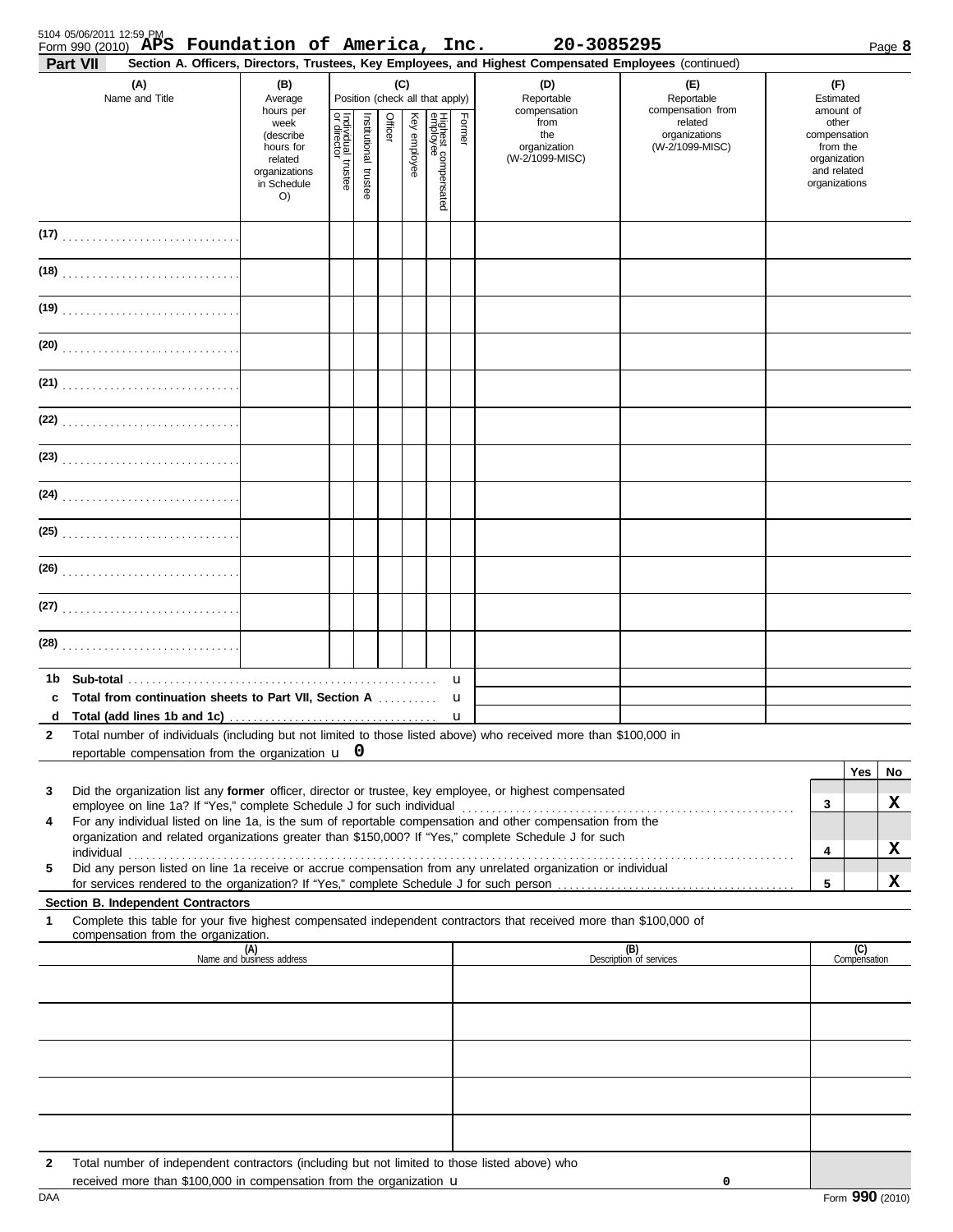#### Form 990 (2010) **APS Foundation of America, Inc. 20-3085295** Page 9 **APS Foundation of America, Inc. 20-3085295**

|                                                        | <b>Part VIII</b> | <b>Statement of Revenue</b>                                 |        |                   |                      |                                                    |                                         |                                                                           |
|--------------------------------------------------------|------------------|-------------------------------------------------------------|--------|-------------------|----------------------|----------------------------------------------------|-----------------------------------------|---------------------------------------------------------------------------|
|                                                        |                  |                                                             |        |                   | (A)<br>Total revenue | (B)<br>Related or<br>exempt<br>function<br>revenue | (C)<br>Unrelated<br>business<br>revenue | (D)<br>Revenue<br>excluded from tax<br>under sections<br>512, 513, or 514 |
|                                                        |                  | 1a Federated campaigns                                      | 1a     |                   |                      |                                                    |                                         |                                                                           |
|                                                        |                  | <b>b</b> Membership dues                                    | 1b     |                   |                      |                                                    |                                         |                                                                           |
|                                                        |                  |                                                             |        | 1,628             |                      |                                                    |                                         |                                                                           |
|                                                        |                  | c Fundraising events                                        | 1c     |                   |                      |                                                    |                                         |                                                                           |
|                                                        |                  | d Related organizations                                     | 1d     |                   |                      |                                                    |                                         |                                                                           |
|                                                        |                  | <b>e</b> Government grants (contributions)                  | 1e     |                   |                      |                                                    |                                         |                                                                           |
|                                                        |                  | f All other contributions, gifts, grants,                   |        |                   |                      |                                                    |                                         |                                                                           |
|                                                        |                  | and similar amounts not included above                      | 1f     | 10,970            |                      |                                                    |                                         |                                                                           |
|                                                        |                  | g Noncash contributions included in lines 1a-1f:            |        |                   |                      |                                                    |                                         |                                                                           |
| Program Service Revenue   Contributions, gifts, grants |                  |                                                             |        | $\mathbf u$       | 12,598               |                                                    |                                         |                                                                           |
|                                                        |                  |                                                             |        | <b>Busn. Code</b> |                      |                                                    |                                         |                                                                           |
|                                                        | 2a               |                                                             |        |                   |                      |                                                    |                                         |                                                                           |
|                                                        | b                |                                                             |        |                   |                      |                                                    |                                         |                                                                           |
|                                                        | c                |                                                             |        |                   |                      |                                                    |                                         |                                                                           |
|                                                        | d                |                                                             |        |                   |                      |                                                    |                                         |                                                                           |
|                                                        | е                |                                                             |        |                   |                      |                                                    |                                         |                                                                           |
|                                                        |                  | f All other program service revenue                         |        |                   |                      |                                                    |                                         |                                                                           |
|                                                        |                  |                                                             |        | $\mathbf u$       |                      |                                                    |                                         |                                                                           |
|                                                        | 3                | Investment income (including dividends, interest,           |        |                   |                      |                                                    |                                         |                                                                           |
|                                                        |                  | and other similar amounts)                                  |        | u                 | 23                   | 23                                                 |                                         |                                                                           |
|                                                        | 4                | Income from investment of tax-exempt bond proceeds <b>u</b> |        |                   |                      |                                                    |                                         |                                                                           |
|                                                        | 5                |                                                             |        | u                 |                      |                                                    |                                         |                                                                           |
|                                                        |                  | (i) Real                                                    |        | (ii) Personal     |                      |                                                    |                                         |                                                                           |
|                                                        | 6a               | <b>Gross Rents</b>                                          |        |                   |                      |                                                    |                                         |                                                                           |
|                                                        | b                | Less: rental exps.                                          |        |                   |                      |                                                    |                                         |                                                                           |
|                                                        | с                | Rental inc. or (loss)                                       |        |                   |                      |                                                    |                                         |                                                                           |
|                                                        | d                | Net rental income or (loss)                                 |        | u                 |                      |                                                    |                                         |                                                                           |
|                                                        |                  | <b>7a</b> Gross amount from<br>(i) Securities               |        | (ii) Other        |                      |                                                    |                                         |                                                                           |
|                                                        |                  | sales of assets                                             |        |                   |                      |                                                    |                                         |                                                                           |
|                                                        |                  | other than inventory<br><b>b</b> Less: cost or other        |        |                   |                      |                                                    |                                         |                                                                           |
|                                                        |                  | basis & sales exps.                                         |        |                   |                      |                                                    |                                         |                                                                           |
|                                                        |                  | c Gain or (loss)                                            |        |                   |                      |                                                    |                                         |                                                                           |
|                                                        | d                |                                                             |        |                   |                      |                                                    |                                         |                                                                           |
|                                                        |                  | 8a Gross income from fundraising events                     |        | u                 |                      |                                                    |                                         |                                                                           |
| gur                                                    |                  | (not including \$                                           |        |                   |                      |                                                    |                                         |                                                                           |
|                                                        |                  |                                                             |        |                   |                      |                                                    |                                         |                                                                           |
|                                                        |                  | of contributions reported on line 1c).                      |        |                   |                      |                                                    |                                         |                                                                           |
| Other Reven                                            |                  | See Part IV, line $18$                                      | a      |                   |                      |                                                    |                                         |                                                                           |
|                                                        |                  | <b>b</b> Less: direct expenses                              | b      |                   |                      |                                                    |                                         |                                                                           |
|                                                        |                  | c Net income or (loss) from fundraising events  u           |        |                   |                      |                                                    |                                         |                                                                           |
|                                                        |                  | 9a Gross income from gaming activities.                     |        |                   |                      |                                                    |                                         |                                                                           |
|                                                        |                  | See Part IV, line 19                                        | a<br>b |                   |                      |                                                    |                                         |                                                                           |
|                                                        |                  | <b>b</b> Less: direct expenses $\ldots$                     |        |                   |                      |                                                    |                                         |                                                                           |
|                                                        |                  | c Net income or (loss) from gaming activities  u            |        |                   |                      |                                                    |                                         |                                                                           |
|                                                        |                  | 10a Gross sales of inventory, less                          |        |                   |                      |                                                    |                                         |                                                                           |
|                                                        |                  | returns and allowances                                      | a      | 206               |                      |                                                    |                                         |                                                                           |
|                                                        |                  | <b>b</b> Less: $cost$ of goods $sol$                        | b      |                   |                      |                                                    |                                         |                                                                           |
|                                                        |                  | c Net income or (loss) from sales of inventory              |        | $\mathbf{u}$      | 206                  | 206                                                |                                         |                                                                           |
|                                                        |                  | Miscellaneous Revenue                                       |        | <b>Busn. Code</b> |                      |                                                    |                                         |                                                                           |
|                                                        | 11a              |                                                             |        |                   |                      |                                                    |                                         |                                                                           |
|                                                        | b                |                                                             |        |                   |                      |                                                    |                                         |                                                                           |
|                                                        | c                |                                                             |        |                   |                      |                                                    |                                         |                                                                           |
|                                                        |                  |                                                             |        |                   |                      |                                                    |                                         |                                                                           |
|                                                        |                  | e Total. Add lines 11a-11d                                  |        | u                 |                      |                                                    |                                         |                                                                           |
|                                                        |                  | 12 Total revenue. See instructions.                         |        | $\mathbf{u}$      | 12,827               | 229                                                | 0                                       | 0                                                                         |

Form **990** (2010)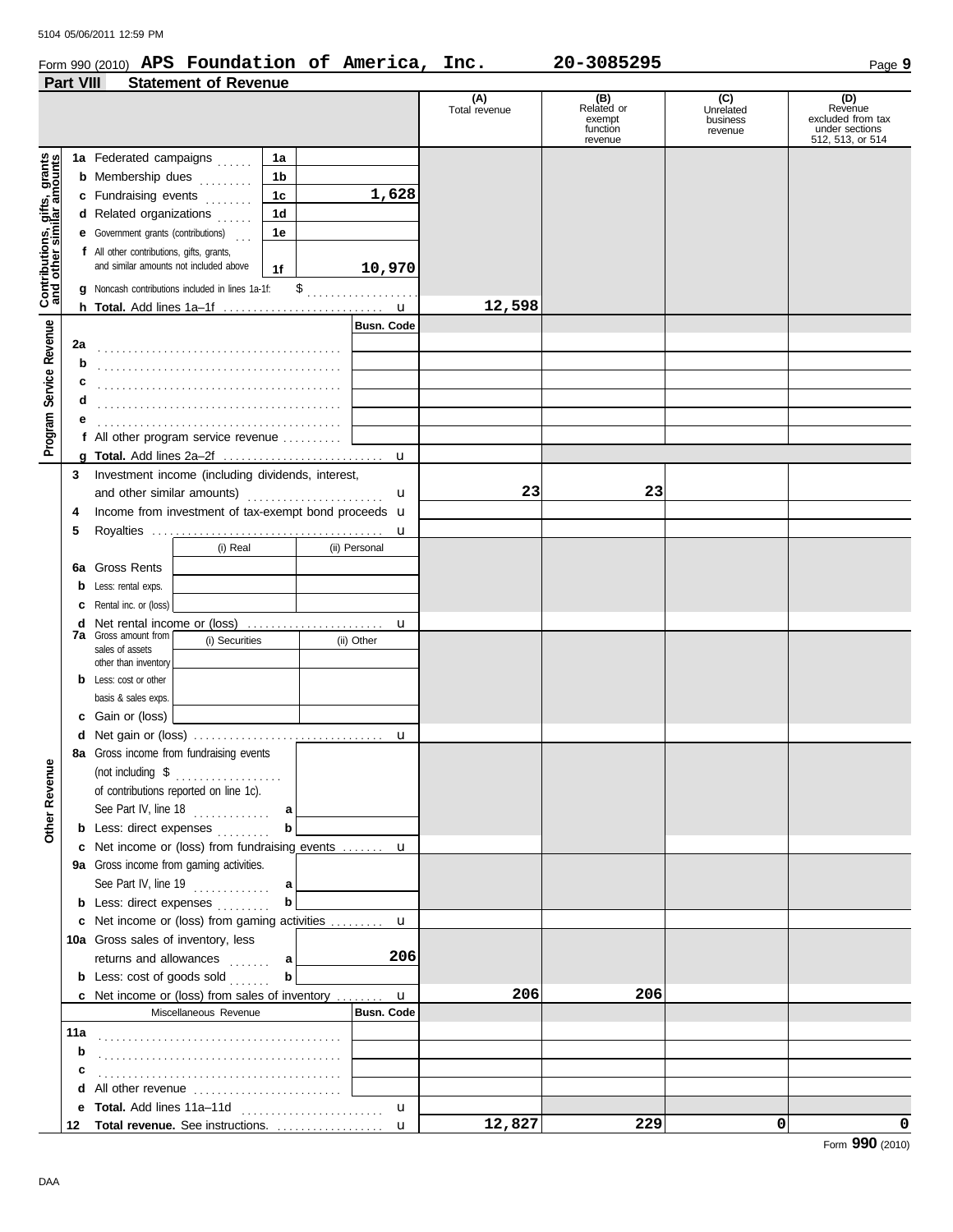### Form 990 (2010) Page **10 APS Foundation of America, Inc. 20-3085295**

|              | Part IX<br><b>Statement of Functional Expenses</b>                                                                                                                                                                                                                               |                                                                          |                             |                                    |                                |  |  |  |  |  |  |
|--------------|----------------------------------------------------------------------------------------------------------------------------------------------------------------------------------------------------------------------------------------------------------------------------------|--------------------------------------------------------------------------|-----------------------------|------------------------------------|--------------------------------|--|--|--|--|--|--|
|              | All other organizations must complete column (A) but are not required to complete columns (B), (C), and (D).                                                                                                                                                                     | Section 501(c)(3) and 501(c)(4) organizations must complete all columns. |                             |                                    |                                |  |  |  |  |  |  |
|              | Do not include amounts reported on lines 6b,                                                                                                                                                                                                                                     |                                                                          | (B)                         | (C)                                |                                |  |  |  |  |  |  |
|              | 7b, 8b, 9b, and 10b of Part VIII.                                                                                                                                                                                                                                                | (A)<br>Total expenses                                                    | Program service<br>expenses | Management and<br>general expenses | (D)<br>Fundraising<br>expenses |  |  |  |  |  |  |
| $\mathbf 1$  | Grants and other assistance to governments and                                                                                                                                                                                                                                   |                                                                          |                             |                                    |                                |  |  |  |  |  |  |
|              | organizations in the U.S. See Part IV, line 21                                                                                                                                                                                                                                   |                                                                          |                             |                                    |                                |  |  |  |  |  |  |
| $\mathbf{2}$ | Grants and other assistance to individuals in                                                                                                                                                                                                                                    |                                                                          |                             |                                    |                                |  |  |  |  |  |  |
|              | the U.S. See Part IV, line 22<br>.                                                                                                                                                                                                                                               |                                                                          |                             |                                    |                                |  |  |  |  |  |  |
| 3            | Grants and other assistance to governments,                                                                                                                                                                                                                                      |                                                                          |                             |                                    |                                |  |  |  |  |  |  |
|              | organizations, and individuals outside the                                                                                                                                                                                                                                       |                                                                          |                             |                                    |                                |  |  |  |  |  |  |
|              | U.S. See Part IV, lines 15 and 16                                                                                                                                                                                                                                                |                                                                          |                             |                                    |                                |  |  |  |  |  |  |
| 4            | Benefits paid to or for members                                                                                                                                                                                                                                                  |                                                                          |                             |                                    |                                |  |  |  |  |  |  |
| 5            | Compensation of current officers, directors,                                                                                                                                                                                                                                     |                                                                          |                             |                                    |                                |  |  |  |  |  |  |
|              | trustees, and key employees                                                                                                                                                                                                                                                      |                                                                          |                             |                                    |                                |  |  |  |  |  |  |
| 6            | Compensation not included above, to disqualified                                                                                                                                                                                                                                 |                                                                          |                             |                                    |                                |  |  |  |  |  |  |
|              | persons (as defined under section 4958(f)(1)) and<br>persons described in section 4958(c)(3)(B)                                                                                                                                                                                  |                                                                          |                             |                                    |                                |  |  |  |  |  |  |
| 7            | Other salaries and wages                                                                                                                                                                                                                                                         |                                                                          |                             |                                    |                                |  |  |  |  |  |  |
| 8            | Pension plan contributions (include section 401(k)                                                                                                                                                                                                                               |                                                                          |                             |                                    |                                |  |  |  |  |  |  |
|              | and section 403(b) employer contributions)                                                                                                                                                                                                                                       |                                                                          |                             |                                    |                                |  |  |  |  |  |  |
| 9            | Other employee benefits                                                                                                                                                                                                                                                          |                                                                          |                             |                                    |                                |  |  |  |  |  |  |
| 10           | Payroll taxes                                                                                                                                                                                                                                                                    |                                                                          |                             |                                    |                                |  |  |  |  |  |  |
| 11           | Fees for services (non-employees):                                                                                                                                                                                                                                               |                                                                          |                             |                                    |                                |  |  |  |  |  |  |
| a            | Management                                                                                                                                                                                                                                                                       |                                                                          |                             |                                    |                                |  |  |  |  |  |  |
| b            |                                                                                                                                                                                                                                                                                  |                                                                          |                             |                                    |                                |  |  |  |  |  |  |
| c            | Accounting                                                                                                                                                                                                                                                                       | 642                                                                      |                             | 642                                |                                |  |  |  |  |  |  |
| d            | Lobbying                                                                                                                                                                                                                                                                         |                                                                          |                             |                                    |                                |  |  |  |  |  |  |
| е            | Professional fundraising services. See Part IV, line 17                                                                                                                                                                                                                          |                                                                          |                             |                                    |                                |  |  |  |  |  |  |
| f            | Investment management fees                                                                                                                                                                                                                                                       | 789                                                                      |                             |                                    | 789                            |  |  |  |  |  |  |
| g            | Other                                                                                                                                                                                                                                                                            | 999                                                                      | 999                         |                                    |                                |  |  |  |  |  |  |
| 12<br>13     | Advertising and promotion                                                                                                                                                                                                                                                        | 6,118                                                                    | 3,648                       | 2,205                              | 265                            |  |  |  |  |  |  |
| 14           | Office expenses<br>Information technology                                                                                                                                                                                                                                        | 314                                                                      | 314                         |                                    |                                |  |  |  |  |  |  |
| 15           | Royalties                                                                                                                                                                                                                                                                        |                                                                          |                             |                                    |                                |  |  |  |  |  |  |
| 16           | Occupancy                                                                                                                                                                                                                                                                        |                                                                          |                             |                                    |                                |  |  |  |  |  |  |
| 17           |                                                                                                                                                                                                                                                                                  | 235                                                                      | 235                         |                                    |                                |  |  |  |  |  |  |
| 18           | Payments of travel or entertainment expenses                                                                                                                                                                                                                                     |                                                                          |                             |                                    |                                |  |  |  |  |  |  |
|              | for any federal, state, or local public officials                                                                                                                                                                                                                                |                                                                          |                             |                                    |                                |  |  |  |  |  |  |
| 19           | Conferences, conventions, and meetings                                                                                                                                                                                                                                           |                                                                          |                             |                                    |                                |  |  |  |  |  |  |
| 20           | $\textbf{Interest} \hspace{0.05cm} \ldots \hspace{0.05cm} \ldots \hspace{0.05cm} \ldots \hspace{0.05cm} \ldots \hspace{0.05cm} \ldots \hspace{0.05cm} \ldots \hspace{0.05cm} \ldots \hspace{0.05cm} \ldots \hspace{0.05cm} \ldots \hspace{0.05cm} \ldots \hspace{0.05cm} \ldots$ |                                                                          |                             |                                    |                                |  |  |  |  |  |  |
| 21           | Payments to affiliates                                                                                                                                                                                                                                                           |                                                                          |                             |                                    |                                |  |  |  |  |  |  |
| 22           | Depreciation, depletion, and amortization                                                                                                                                                                                                                                        | 308                                                                      |                             | 308                                |                                |  |  |  |  |  |  |
| 23           | Insurance                                                                                                                                                                                                                                                                        |                                                                          |                             |                                    |                                |  |  |  |  |  |  |
| 24           | Other expenses. Itemize expenses not covered<br>above (List miscellaneous expenses in line 24f. If                                                                                                                                                                               |                                                                          |                             |                                    |                                |  |  |  |  |  |  |
|              | line 24f amount exceeds 10% of line 25, column                                                                                                                                                                                                                                   |                                                                          |                             |                                    |                                |  |  |  |  |  |  |
|              | (A) amount, list line 24f expenses on Schedule O.)                                                                                                                                                                                                                               |                                                                          |                             |                                    |                                |  |  |  |  |  |  |
| a            | Miscellaneous                                                                                                                                                                                                                                                                    | 1,344                                                                    |                             | 1,344                              |                                |  |  |  |  |  |  |
| b            | Bank Charges                                                                                                                                                                                                                                                                     | 191                                                                      | 95                          | 96                                 |                                |  |  |  |  |  |  |
| c            | Taxes & License                                                                                                                                                                                                                                                                  | 25                                                                       |                             | 25                                 |                                |  |  |  |  |  |  |
| d            |                                                                                                                                                                                                                                                                                  |                                                                          |                             |                                    |                                |  |  |  |  |  |  |
| е            |                                                                                                                                                                                                                                                                                  |                                                                          |                             |                                    |                                |  |  |  |  |  |  |
| f            | All other expenses                                                                                                                                                                                                                                                               |                                                                          |                             |                                    |                                |  |  |  |  |  |  |
| 25           | Total functional expenses. Add lines 1 through 24f                                                                                                                                                                                                                               | 10,965                                                                   | 5,291                       | 4,620                              | 1,054                          |  |  |  |  |  |  |
| 26           | Joint costs. Check here u<br>if following<br>SOP 98-2 (ASC 958-720). Complete this line                                                                                                                                                                                          |                                                                          |                             |                                    |                                |  |  |  |  |  |  |
|              | only if the organization reported in column                                                                                                                                                                                                                                      |                                                                          |                             |                                    |                                |  |  |  |  |  |  |
|              | (B) joint costs from a combined educational<br>campaign and fundraising solicitation                                                                                                                                                                                             |                                                                          |                             |                                    |                                |  |  |  |  |  |  |

campaign and fundraising solicitation . . . . . .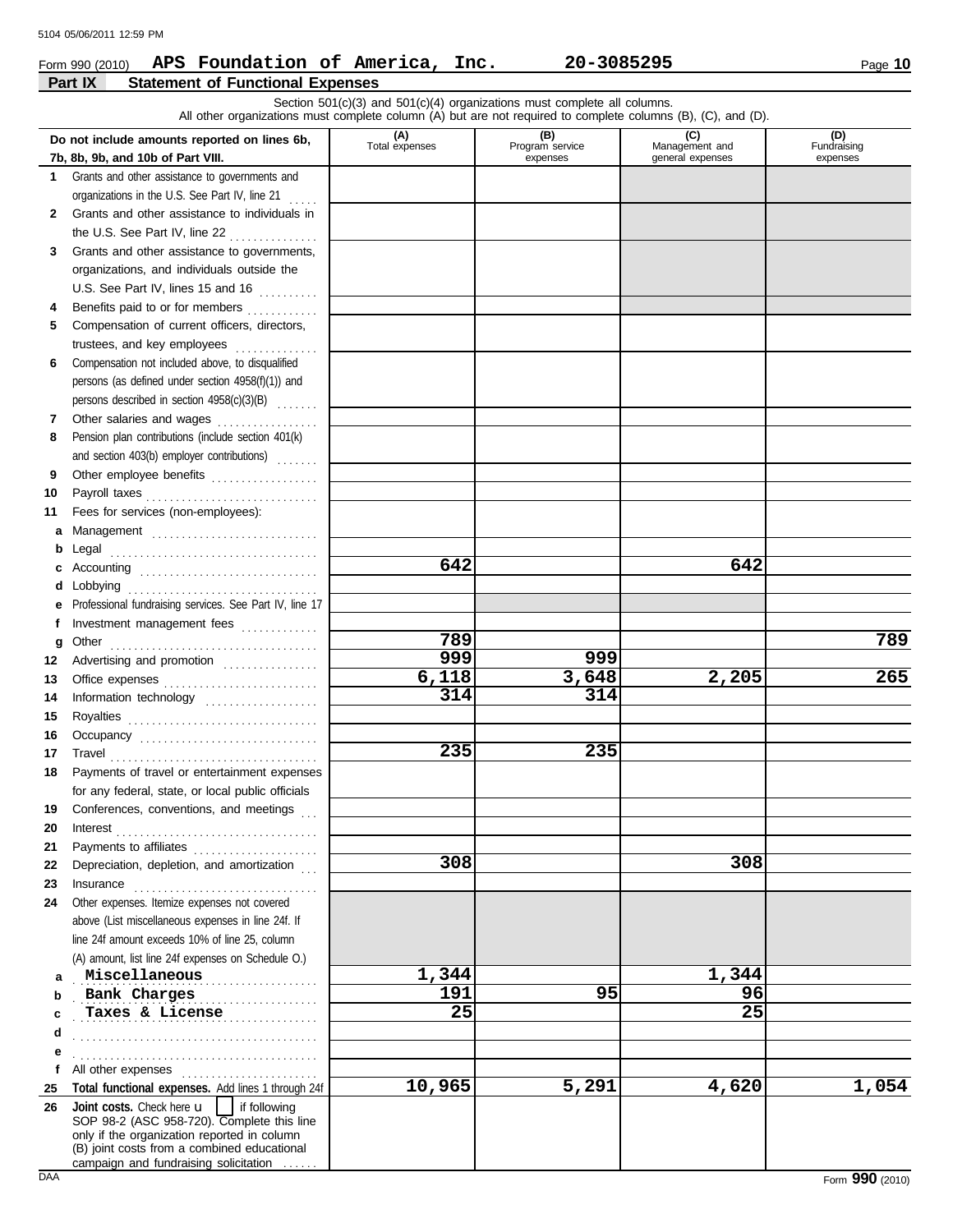|                                        |        | APS Foundation of America, Inc.<br>Form 990 (2010)                                      |     |       | 20-3085295        |                 | Page 11     |
|----------------------------------------|--------|-----------------------------------------------------------------------------------------|-----|-------|-------------------|-----------------|-------------|
|                                        | Part X | <b>Balance Sheet</b>                                                                    |     |       |                   |                 |             |
|                                        |        |                                                                                         |     |       | (A)               |                 | (B)         |
|                                        |        |                                                                                         |     |       | Beginning of year |                 | End of year |
|                                        | 1      |                                                                                         |     |       | 13,536            | $\mathbf{1}$    | 15,713      |
|                                        | 2      |                                                                                         |     |       | 10,026            | $\mathbf{2}$    | 10,049      |
|                                        | 3      |                                                                                         |     | 3     |                   |                 |             |
|                                        | 4      |                                                                                         |     |       |                   | 4               |             |
|                                        | 5      | Receivables from current and former officers, directors, trustees, key                  |     |       |                   |                 |             |
|                                        |        | employees, and highest compensated employees. Complete Part II of                       |     |       |                   |                 |             |
|                                        |        | Schedule L                                                                              |     | .     |                   | 5               |             |
|                                        | 6      | Receivables from other disqualified persons (as defined under section                   |     |       |                   |                 |             |
|                                        |        | $4958(f)(1)$ , persons described in section $4958(c)(3)(B)$ , and contributing          |     |       |                   |                 |             |
|                                        |        | employers and sponsoring organizations of section $501(c)(9)$ voluntary                 |     |       |                   |                 |             |
|                                        |        |                                                                                         |     |       |                   | 6               |             |
|                                        | 7      |                                                                                         |     |       |                   | $\overline{7}$  |             |
| Assets                                 | 8      |                                                                                         |     |       | 80                | 8               | 80          |
|                                        | 9      |                                                                                         |     |       | 1,180             | $\overline{9}$  | 1,150       |
|                                        |        | 10a Land, buildings, and equipment: cost or                                             |     |       |                   |                 |             |
|                                        |        | other basis. Complete Part VI of Schedule D  10a                                        |     | 3,625 |                   |                 |             |
|                                        |        |                                                                                         |     | 3,283 | 650               | 10 <sub>c</sub> | 342         |
|                                        | 11     |                                                                                         |     |       |                   | 11              |             |
|                                        | 12     |                                                                                         |     |       |                   | 12              |             |
|                                        | 13     |                                                                                         |     |       |                   | 13              |             |
|                                        | 14     |                                                                                         |     |       |                   | 14              |             |
|                                        | 15     |                                                                                         |     |       |                   | 15              |             |
|                                        | 16     |                                                                                         |     |       | 25,472            | 16              | 27,334      |
|                                        | 17     |                                                                                         |     |       |                   | 17              |             |
|                                        | 18     |                                                                                         |     |       |                   | 18              |             |
|                                        | 19     |                                                                                         |     |       |                   | 19              |             |
|                                        | 20     |                                                                                         |     |       |                   | 20              |             |
| Liabilities                            | 21     | Escrow or custodial account liability. Complete Part IV of Schedule D                   |     |       |                   | 21              |             |
|                                        | 22     | Payables to current and former officers, directors, trustees, key                       |     |       |                   |                 |             |
|                                        |        | employees, highest compensated employees, and disqualified persons.                     |     |       |                   |                 |             |
|                                        |        |                                                                                         |     |       |                   | 22              |             |
|                                        | 23     |                                                                                         |     |       |                   | 23              |             |
|                                        | 24     |                                                                                         |     |       |                   | 24              |             |
|                                        | 25     | Other liabilities. Complete Part X of Schedule D                                        |     |       | 0                 | 25              | 0           |
|                                        | 26     | Organizations that follow SFAS 117, check here $\mathbf{u}$ $\overline{X}$ and complete |     |       |                   | 26              |             |
| <b>Balances</b>                        |        |                                                                                         |     |       |                   |                 |             |
|                                        |        | lines 27 through 29, and lines 33 and 34.                                               |     |       | 25,472            |                 |             |
|                                        | 27     | Unrestricted net assets                                                                 |     |       |                   | 27              | 27,334      |
|                                        | 28     | Temporarily restricted net assets                                                       |     |       |                   | 28              |             |
| Fund                                   | 29     | Permanently restricted net assets                                                       | and |       |                   | 29              |             |
|                                        |        | Organizations that do not follow SFAS 117, check here u                                 |     |       |                   |                 |             |
| $\overline{\sigma}$                    |        | complete lines 30 through 34.                                                           |     |       |                   |                 |             |
| Assets                                 | 30     | Capital stock or trust principal, or current funds                                      |     |       |                   | 30              |             |
|                                        | 31     | Paid-in or capital surplus, or land, building, or equipment fund                        |     |       |                   | 31              |             |
|                                        | 32     | Retained earnings, endowment, accumulated income, or other funds                        |     |       | 25,472            | 32              | 27,334      |
| $\frac{\ddot{\mathbf{c}}}{\mathbf{z}}$ | 33     | Total net assets or fund balances                                                       |     |       | 25,472            | 33<br>34        | 27,334      |
|                                        | 34     |                                                                                         |     |       |                   |                 |             |

Form **990** (2010)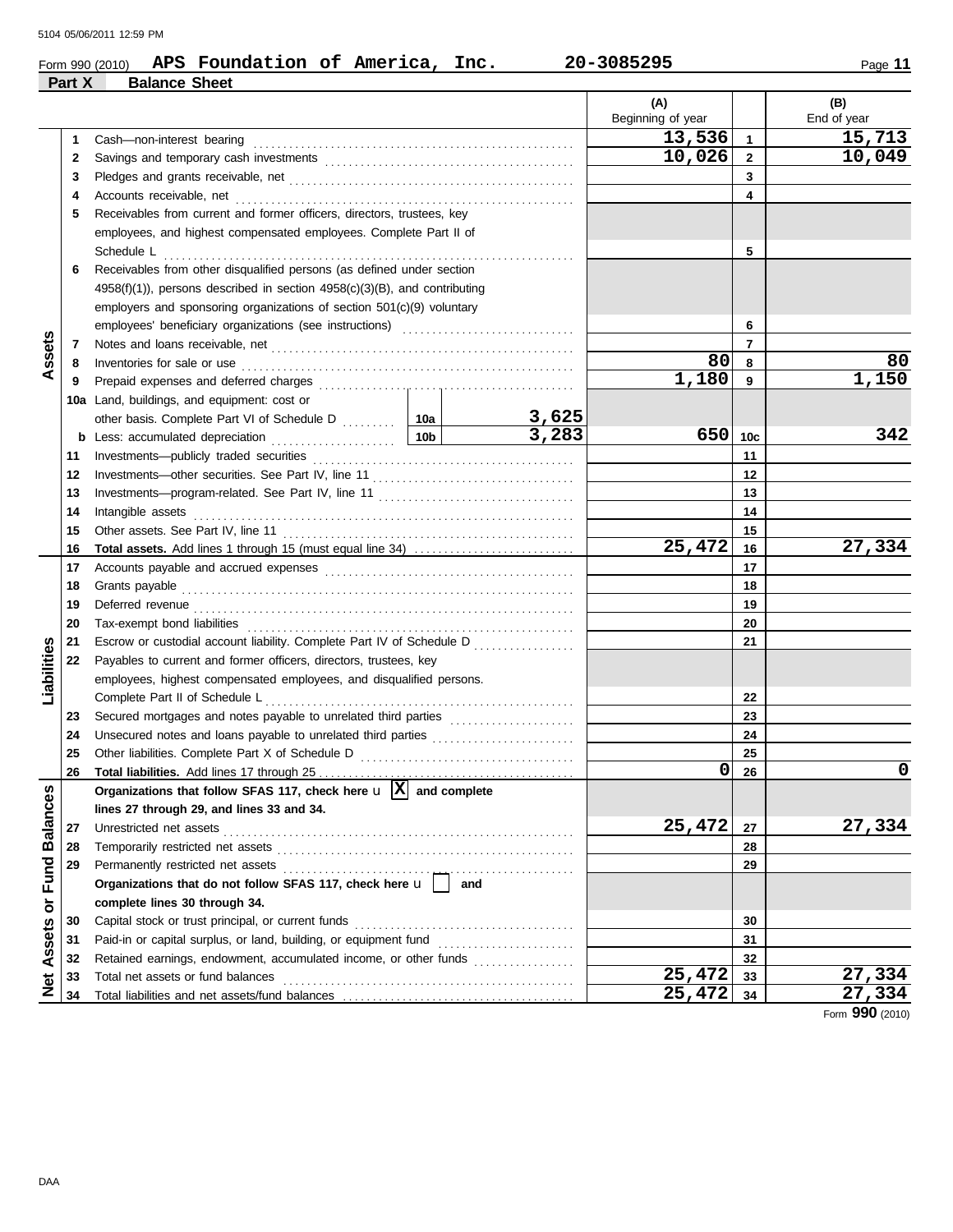| 5104 05/06/2011 12:59 PM |  |  |
|--------------------------|--|--|
|                          |  |  |

| Page 12                        |                                                                                                          |
|--------------------------------|----------------------------------------------------------------------------------------------------------|
|                                |                                                                                                          |
|                                |                                                                                                          |
| 12,827                         | $\mathbf{1}$                                                                                             |
| 10,965                         | $\overline{2}$                                                                                           |
| 1,862                          | $\overline{3}$                                                                                           |
| 25,472                         | $\overline{\mathbf{4}}$                                                                                  |
|                                |                                                                                                          |
|                                |                                                                                                          |
| 27,334                         | 6                                                                                                        |
|                                |                                                                                                          |
|                                |                                                                                                          |
| <b>Yes</b><br><b>No</b>        |                                                                                                          |
|                                |                                                                                                          |
|                                |                                                                                                          |
|                                |                                                                                                          |
| x<br>2a                        |                                                                                                          |
| $\mathbf{x}$<br>2 <sub>b</sub> |                                                                                                          |
|                                |                                                                                                          |
| 2c                             |                                                                                                          |
|                                |                                                                                                          |
|                                |                                                                                                          |
|                                |                                                                                                          |
|                                |                                                                                                          |
|                                |                                                                                                          |
|                                |                                                                                                          |
| x<br>За                        |                                                                                                          |
|                                |                                                                                                          |
| 3 <sub>b</sub>                 | required audit or audits, explain why in Schedule O and describe any steps taken to undergo such audits. |

Form **990** (2010)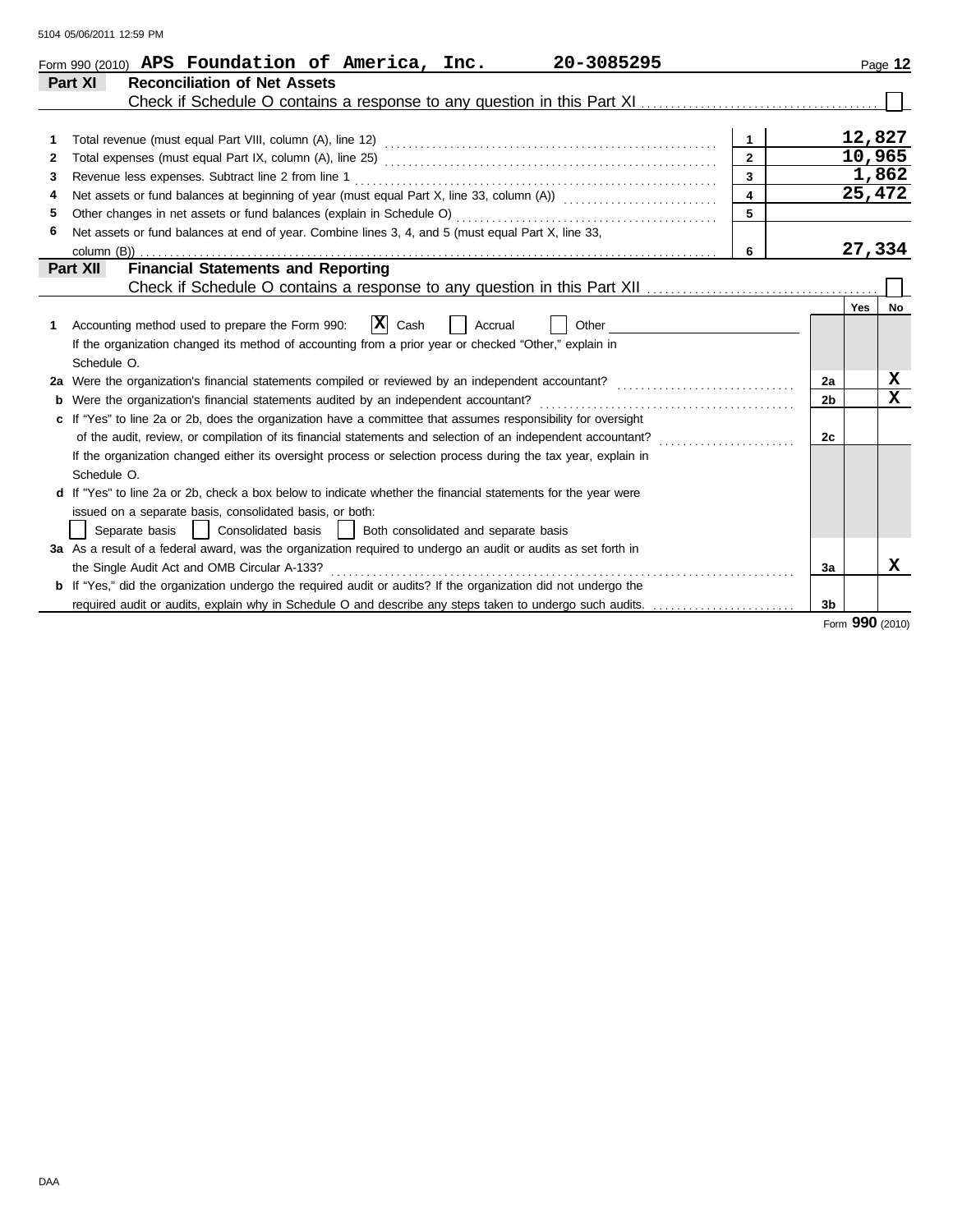| <b>JIU 4 UJ/UU/ZU II IZ.JY FIVI</b><br><b>SCHEDULE A</b>                                                                                                                                                                                             |                                                                      |                                                                                                                                                                                                                                                                 |     |                            |     |                                         |                      |                      | OMB No. 1545-0047                     |
|------------------------------------------------------------------------------------------------------------------------------------------------------------------------------------------------------------------------------------------------------|----------------------------------------------------------------------|-----------------------------------------------------------------------------------------------------------------------------------------------------------------------------------------------------------------------------------------------------------------|-----|----------------------------|-----|-----------------------------------------|----------------------|----------------------|---------------------------------------|
| (Form 990 or 990-EZ)                                                                                                                                                                                                                                 |                                                                      | <b>Public Charity Status and Public Support</b>                                                                                                                                                                                                                 |     |                            |     |                                         |                      |                      | 2010                                  |
|                                                                                                                                                                                                                                                      |                                                                      | Complete if the organization is a section $501(c)(3)$ organization or a section<br>4947(a)(1) nonexempt charitable trust.                                                                                                                                       |     |                            |     |                                         |                      |                      |                                       |
| Department of the Treasury<br>Internal Revenue Service                                                                                                                                                                                               | u Attach to Form 990 or Form 990-EZ. u See separate instructions.    | Open to Public<br>Inspection                                                                                                                                                                                                                                    |     |                            |     |                                         |                      |                      |                                       |
| Name of the organization                                                                                                                                                                                                                             |                                                                      |                                                                                                                                                                                                                                                                 |     |                            |     |                                         |                      |                      | <b>Employer identification number</b> |
|                                                                                                                                                                                                                                                      |                                                                      | APS Foundation of America, Inc.                                                                                                                                                                                                                                 |     |                            |     |                                         |                      |                      | 20-3085295                            |
| Part I                                                                                                                                                                                                                                               |                                                                      | Reason for Public Charity Status (All organizations must complete this part.) See instructions.                                                                                                                                                                 |     |                            |     |                                         |                      |                      |                                       |
|                                                                                                                                                                                                                                                      |                                                                      | The organization is not a private foundation because it is: (For lines 1 through 11, check only one box.)                                                                                                                                                       |     |                            |     |                                         |                      |                      |                                       |
| 1                                                                                                                                                                                                                                                    |                                                                      | A church, convention of churches, or association of churches described in section 170(b)(1)(A)(i).                                                                                                                                                              |     |                            |     |                                         |                      |                      |                                       |
| 2                                                                                                                                                                                                                                                    | A school described in section 170(b)(1)(A)(ii). (Attach Schedule E.) |                                                                                                                                                                                                                                                                 |     |                            |     |                                         |                      |                      |                                       |
| 3<br>A hospital or a cooperative hospital service organization described in section 170(b)(1)(A)(iii).<br>A medical research organization operated in conjunction with a hospital described in section 170(b)(1)(A)(iii). Enter the hospital's name, |                                                                      |                                                                                                                                                                                                                                                                 |     |                            |     |                                         |                      |                      |                                       |
| 4<br>city, and state:                                                                                                                                                                                                                                |                                                                      |                                                                                                                                                                                                                                                                 |     |                            |     |                                         |                      |                      |                                       |
| 5                                                                                                                                                                                                                                                    |                                                                      | An organization operated for the benefit of a college or university owned or operated by a governmental unit described in                                                                                                                                       |     |                            |     |                                         |                      |                      |                                       |
|                                                                                                                                                                                                                                                      | section $170(b)(1)(A)(iv)$ . (Complete Part II.)                     |                                                                                                                                                                                                                                                                 |     |                            |     |                                         |                      |                      |                                       |
| 6                                                                                                                                                                                                                                                    |                                                                      | A federal, state, or local government or governmental unit described in section 170(b)(1)(A)(v).                                                                                                                                                                |     |                            |     |                                         |                      |                      |                                       |
| 7                                                                                                                                                                                                                                                    |                                                                      | An organization that normally receives a substantial part of its support from a governmental unit or from the general public                                                                                                                                    |     |                            |     |                                         |                      |                      |                                       |
|                                                                                                                                                                                                                                                      | described in section 170(b)(1)(A)(vi). (Complete Part II.)           |                                                                                                                                                                                                                                                                 |     |                            |     |                                         |                      |                      |                                       |
| 8                                                                                                                                                                                                                                                    |                                                                      | A community trust described in section 170(b)(1)(A)(vi). (Complete Part II.)                                                                                                                                                                                    |     |                            |     |                                         |                      |                      |                                       |
| X<br>9                                                                                                                                                                                                                                               |                                                                      | An organization that normally receives: (1) more than 33 1/3% of its support from contributions, membership fees, and gross<br>receipts from activities related to its exempt functions—subject to certain exceptions, and (2) no more than 33 1/3% of its      |     |                            |     |                                         |                      |                      |                                       |
|                                                                                                                                                                                                                                                      |                                                                      | support from gross investment income and unrelated business taxable income (less section 511 tax) from businesses                                                                                                                                               |     |                            |     |                                         |                      |                      |                                       |
|                                                                                                                                                                                                                                                      |                                                                      | acquired by the organization after June 30, 1975. See section 509(a)(2). (Complete Part III.)                                                                                                                                                                   |     |                            |     |                                         |                      |                      |                                       |
| 10                                                                                                                                                                                                                                                   |                                                                      | An organization organized and operated exclusively to test for public safety. See section 509(a)(4).                                                                                                                                                            |     |                            |     |                                         |                      |                      |                                       |
| 11                                                                                                                                                                                                                                                   |                                                                      | An organization organized and operated exclusively for the benefit of, to perform the functions of, or to carry out the                                                                                                                                         |     |                            |     |                                         |                      |                      |                                       |
|                                                                                                                                                                                                                                                      |                                                                      | purposes of one or more publicly supported organizations described in section $509(a)(1)$ or section $509(a)(2)$ . See section                                                                                                                                  |     |                            |     |                                         |                      |                      |                                       |
|                                                                                                                                                                                                                                                      |                                                                      | 509(a)(3). Check the box that describes the type of supporting organization and complete lines 11e through 11h.                                                                                                                                                 |     |                            |     |                                         |                      |                      |                                       |
| Type I<br>a                                                                                                                                                                                                                                          | Type II<br>b                                                         | Type III-Functionally integrated<br>$\mathbf{c}$                                                                                                                                                                                                                |     |                            | d   |                                         | Type III-Other       |                      |                                       |
| е                                                                                                                                                                                                                                                    |                                                                      | By checking this box, I certify that the organization is not controlled directly or indirectly by one or more disqualified persons<br>other than foundation managers and other than one or more publicly supported organizations described in section 509(a)(1) |     |                            |     |                                         |                      |                      |                                       |
| or section $509(a)(2)$ .                                                                                                                                                                                                                             |                                                                      |                                                                                                                                                                                                                                                                 |     |                            |     |                                         |                      |                      |                                       |
| f                                                                                                                                                                                                                                                    |                                                                      | If the organization received a written determination from the IRS that it is a Type I, Type II, or Type III supporting                                                                                                                                          |     |                            |     |                                         |                      |                      |                                       |
| organization, check this box                                                                                                                                                                                                                         |                                                                      |                                                                                                                                                                                                                                                                 |     |                            |     |                                         |                      |                      |                                       |
| g                                                                                                                                                                                                                                                    |                                                                      | Since August 17, 2006, has the organization accepted any gift or contribution from any of the                                                                                                                                                                   |     |                            |     |                                         |                      |                      |                                       |
| following persons?                                                                                                                                                                                                                                   |                                                                      |                                                                                                                                                                                                                                                                 |     |                            |     |                                         |                      |                      |                                       |
|                                                                                                                                                                                                                                                      |                                                                      | (i) A person who directly or indirectly controls, either alone or together with persons described in (ii) and                                                                                                                                                   |     |                            |     |                                         |                      |                      | Yes<br><b>No</b>                      |
|                                                                                                                                                                                                                                                      | (iii) below, the governing body of the supported organization?       |                                                                                                                                                                                                                                                                 |     |                            |     |                                         |                      |                      | 11g(i)                                |
|                                                                                                                                                                                                                                                      | (ii) A family member of a person described in (i) above?             | (iii) A 35% controlled entity of a person described in (i) or (ii) above?                                                                                                                                                                                       |     |                            |     |                                         |                      |                      | 11g(ii)<br>11q(iii)                   |
| h.                                                                                                                                                                                                                                                   |                                                                      | Provide the following information about the supported organization(s).                                                                                                                                                                                          |     |                            |     |                                         |                      |                      |                                       |
| (i) Name of supported                                                                                                                                                                                                                                | (ii) EIN                                                             | (iii) Type of organization                                                                                                                                                                                                                                      |     | (iv) Is the organization   |     | (v) Did you notify                      |                      | $(vi)$ is the        | (vii) Amount of                       |
| organization                                                                                                                                                                                                                                         |                                                                      | (described on lines 1-9<br>above or IRC section                                                                                                                                                                                                                 |     | in col. (i) listed in your |     | the organization in<br>col. (i) of your | organization in col. | (i) organized in the | support                               |
|                                                                                                                                                                                                                                                      |                                                                      | (see instructions))                                                                                                                                                                                                                                             |     | governing document?        |     | support?                                |                      | <b>U.S.?</b>         |                                       |
|                                                                                                                                                                                                                                                      |                                                                      |                                                                                                                                                                                                                                                                 | Yes | No                         | Yes | No                                      | Yes                  | No                   |                                       |
| (A)                                                                                                                                                                                                                                                  |                                                                      |                                                                                                                                                                                                                                                                 |     |                            |     |                                         |                      |                      |                                       |
| (B)                                                                                                                                                                                                                                                  |                                                                      |                                                                                                                                                                                                                                                                 |     |                            |     |                                         |                      |                      |                                       |
|                                                                                                                                                                                                                                                      |                                                                      |                                                                                                                                                                                                                                                                 |     |                            |     |                                         |                      |                      |                                       |
| (C)                                                                                                                                                                                                                                                  |                                                                      |                                                                                                                                                                                                                                                                 |     |                            |     |                                         |                      |                      |                                       |
| (D)                                                                                                                                                                                                                                                  |                                                                      |                                                                                                                                                                                                                                                                 |     |                            |     |                                         |                      |                      |                                       |
| (E)                                                                                                                                                                                                                                                  |                                                                      |                                                                                                                                                                                                                                                                 |     |                            |     |                                         |                      |                      |                                       |
|                                                                                                                                                                                                                                                      |                                                                      |                                                                                                                                                                                                                                                                 |     |                            |     |                                         |                      |                      |                                       |
| <b>Total</b>                                                                                                                                                                                                                                         |                                                                      |                                                                                                                                                                                                                                                                 |     |                            |     |                                         |                      |                      |                                       |

**For Paperwork Reduction Act Notice, see the Instructions for Form 990 or 990-EZ.**

**Schedule A (Form 990 or 990-EZ) 2010**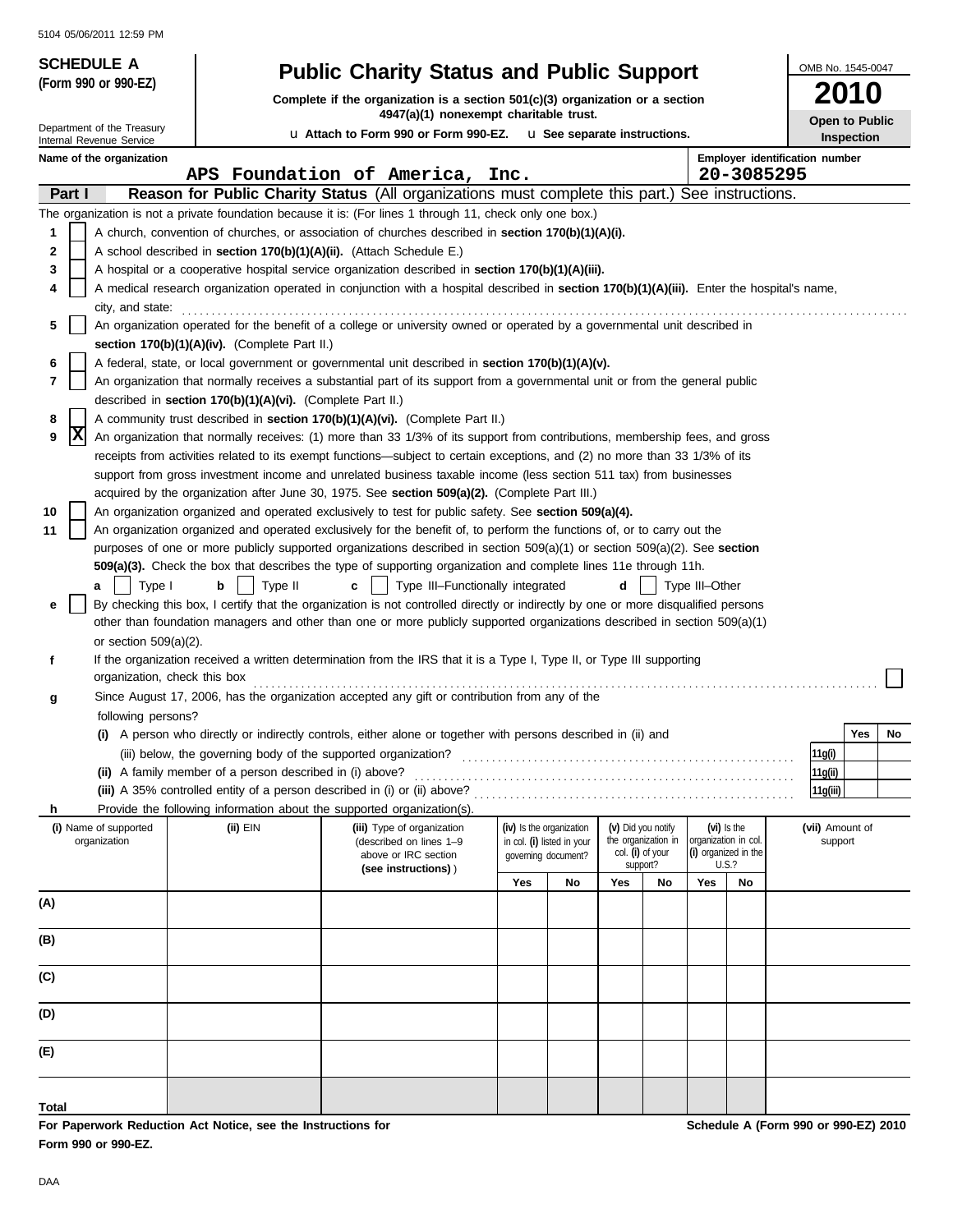|              | Schedule A (Form 990 or 990-EZ) 2010 $\,$ APS Foundation of America, Inc.                                                                  |          |          |            |            | 20-3085295 | Page 2    |
|--------------|--------------------------------------------------------------------------------------------------------------------------------------------|----------|----------|------------|------------|------------|-----------|
|              | Support Schedule for Organizations Described in Sections 170(b)(1)(A)(iv) and 170(b)(1)(A)(vi)<br>Part II                                  |          |          |            |            |            |           |
|              | (Complete only if you checked the box on line 5, 7, or 8 of Part I or if the organization failed to qualify under                          |          |          |            |            |            |           |
|              | Part III. If the organization fails to qualify under the tests listed below, please complete Part III.)                                    |          |          |            |            |            |           |
|              | <b>Section A. Public Support</b>                                                                                                           |          |          |            |            |            |           |
|              | Calendar year (or fiscal year beginning in) u                                                                                              | (a) 2006 | (b) 2007 | $(c)$ 2008 | $(d)$ 2009 | (e) $2010$ | (f) Total |
| 1            | Gifts, grants, contributions, and<br>membership fees received. (Do not<br>include any "unusual grants.")                                   |          |          |            |            |            |           |
| $\mathbf{2}$ | Tax revenues levied for the<br>organization's benefit and either paid<br>to or expended on its behalf                                      |          |          |            |            |            |           |
| 3            | The value of services or facilities<br>furnished by a governmental unit to the<br>organization without charge                              |          |          |            |            |            |           |
| 4            | Total. Add lines 1 through 3                                                                                                               |          |          |            |            |            |           |
| 5            | The portion of total contributions by<br>each person (other than a<br>governmental unit or publicly<br>supported organization) included on |          |          |            |            |            |           |
|              | line 1 that exceeds 2% of the amount                                                                                                       |          |          |            |            |            |           |
|              | shown on line 11, column (f) $\ldots$                                                                                                      |          |          |            |            |            |           |
| 6            | Public support. Subtract line 5 from line 4<br><b>Section B. Total Support</b>                                                             |          |          |            |            |            |           |
|              | Calendar year (or fiscal year beginning in) <b>u</b>                                                                                       | (a) 2006 | (b) 2007 | $(c)$ 2008 | $(d)$ 2009 | (e) $2010$ | (f) Total |
| 7            | Amounts from line 4                                                                                                                        |          |          |            |            |            |           |
| 8            | Gross income from interest, dividends,<br>payments received on securities loans,<br>rents, royalties and income from similar               |          |          |            |            |            |           |
| 9            | Net income from unrelated business<br>activities, whether or not the business<br>is regularly carried on                                   |          |          |            |            |            |           |
| 10           | Other income. Do not include gain or<br>loss from the sale of capital assets<br>(Explain in Part IV.)                                      |          |          |            |            |            |           |
| 11           | Total support. Add lines 7 through 10                                                                                                      |          |          |            |            |            |           |
| 12           | Gross receipts from related activities, etc. (see instructions)                                                                            |          |          |            |            | 12         |           |
| 13           | First five years. If the Form 990 is for the organization's first, second, third, fourth, or fifth tax year as a section 501(c)(3)         |          |          |            |            |            |           |
|              |                                                                                                                                            |          |          |            |            |            |           |
|              | Section C. Computation of Public Support Percentage                                                                                        |          |          |            |            |            |           |
| 14           |                                                                                                                                            |          |          |            |            | 14         | %         |
| 15           | Public support percentage from 2009 Schedule A, Part II, line 14                                                                           |          |          |            |            | 15         | %         |
| 16a          | 33 1/3% support test-2010. If the organization did not check the box on line 13, and line 14 is 33 1/3% or more, check this                |          |          |            |            |            |           |
|              | box and stop here. The organization qualifies as a publicly supported organization                                                         |          |          |            |            |            |           |
| b            | 33 1/3% support test-2009. If the organization did not check a box on line 13 or 16a, and line 15 is 33 1/3% or more,                      |          |          |            |            |            |           |
|              |                                                                                                                                            |          |          |            |            |            |           |
| 17a          | 10%-facts-and-circumstances test-2010. If the organization did not check a box on line 13, 16a, or 16b, and line 14 is                     |          |          |            |            |            |           |
|              | 10% or more, and if the organization meets the "facts-and-circumstances" test, check this box and stop here. Explain in                    |          |          |            |            |            |           |
|              | Part IV how the organization meets the "facts-and-circumstances" test. The organization qualifies as a publicly supported                  |          |          |            |            |            |           |
|              | organization www.community.community.community.community.community.community.community.community.com                                       |          |          |            |            |            |           |

|    | 15 is 10% or more, and if the organization meets the "facts-and-circumstances" test, check this box and stop here.           |
|----|------------------------------------------------------------------------------------------------------------------------------|
|    | Explain in Part IV how the organization meets the "facts-and-circumstances" test. The organization qualifies as a publicly   |
|    | supported organization                                                                                                       |
| 18 | <b>Private foundation.</b> If the organization did not check a box on line 13, 16a, 16b, 17a, or 17b, check this box and see |
|    | instructions                                                                                                                 |

**b 10%-facts-and-circumstances test—2009.** If the organization did not check a box on line 13, 16a, 16b, or 17a, and line

**Schedule A (Form 990 or 990-EZ) 2010**

 $\Box$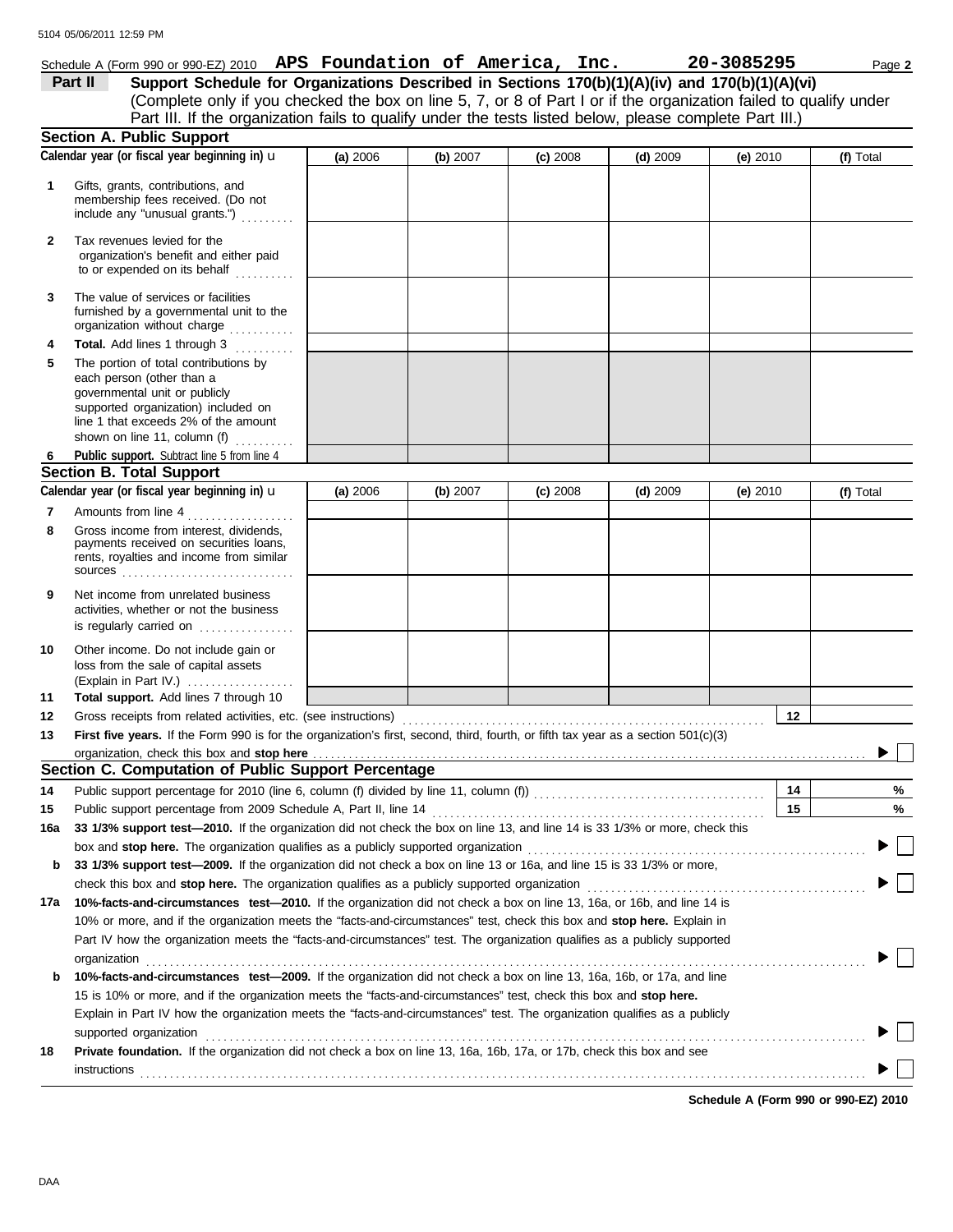#### Schedule A (Form 990 or 990-EZ) 2010 **APS Foundation of America, Inc. 20-3085295** Page 3

**Part III** Support Schedule for Organizations Described in Section 509(a)(2) (Complete only if you checked the box on line 9 of Part I or if the organization failed to qualify under Part II. If the organization fails to qualify under the tests listed below, please complete Part II.)

|                   | <b>Section A. Public Support</b>                                                                                                                                                                                                                                |          |          |            |            |            |                                 |
|-------------------|-----------------------------------------------------------------------------------------------------------------------------------------------------------------------------------------------------------------------------------------------------------------|----------|----------|------------|------------|------------|---------------------------------|
|                   | Calendar year (or fiscal year beginning in) u                                                                                                                                                                                                                   | (a) 2006 | (b) 2007 | $(c)$ 2008 | $(d)$ 2009 | (e) $2010$ | (f) Total                       |
| 1                 | Gifts, grants, contributions, and membership<br>fees received. (Do not include any "unusual<br>grants.") $\ldots \ldots \ldots \ldots \ldots \ldots \ldots \ldots \ldots \ldots$                                                                                | 13,154   | 16,962   | 9,839      | 11,988     | 12,598     | 64,541                          |
| $\mathbf{2}$      | Gross receipts from admissions, merchandise<br>sold or services performed, or facilities<br>furnished in any activity that is related to the<br>organization's tax-exempt purpose                                                                               | 531      | 552      | 374        | 110        | 229        | 1,796                           |
| 3                 | Gross receipts from activities that are not an<br>unrelated trade or business under section 513                                                                                                                                                                 |          |          |            |            |            |                                 |
| 4                 | Tax revenues levied for the<br>organization's benefit and either paid<br>to or expended on its behalf                                                                                                                                                           |          |          |            |            |            |                                 |
| 5                 | The value of services or facilities<br>furnished by a governmental unit to the<br>organization without charge                                                                                                                                                   |          |          |            |            |            |                                 |
| 6                 | Total. Add lines 1 through 5<br>.                                                                                                                                                                                                                               | 13,685   | 17,514   | 10,213     | 12,098     | 12,827     | 66,337                          |
| 7a                | Amounts included on lines 1, 2, and 3<br>received from disqualified persons                                                                                                                                                                                     |          |          |            |            |            |                                 |
| b                 | Amounts included on lines 2 and 3<br>received from other than disqualified<br>persons that exceed the greater of \$5,000<br>or 1% of the amount on line 13 for the year                                                                                         |          |          |            |            |            |                                 |
| $\mathbf{c}$<br>8 | Add lines 7a and 7b<br>Public support (Subtract line 7c from                                                                                                                                                                                                    |          |          |            |            |            |                                 |
|                   | line 6.) $\ldots$ $\ldots$ $\ldots$ $\ldots$ $\ldots$<br><b>Section B. Total Support</b>                                                                                                                                                                        |          |          |            |            |            | 66,337                          |
|                   | Calendar year (or fiscal year beginning in) u                                                                                                                                                                                                                   | (a) 2006 | (b) 2007 | $(c)$ 2008 | $(d)$ 2009 | (e) 2010   | (f) Total                       |
| 9                 | Amounts from line 6                                                                                                                                                                                                                                             | 13,685   | 17,514   | 10,213     | 12,098     | 12,827     | 66,337                          |
|                   | .                                                                                                                                                                                                                                                               |          |          |            |            |            |                                 |
| 10a               | Gross income from interest, dividends,<br>payments received on securities loans, rents,<br>royalties and income from similar sources                                                                                                                            |          | 101      | 107        | 26         |            | 234                             |
| b                 | Unrelated business taxable income (less<br>section 511 taxes) from businesses<br>acquired after June 30, 1975<br>                                                                                                                                               |          |          |            |            |            |                                 |
| c                 | Add lines 10a and 10b                                                                                                                                                                                                                                           |          | 101      | 107        | 26         |            | 234                             |
| 11                | Net income from unrelated business<br>activities not included in line 10b, whether<br>or not the business is regularly carried on                                                                                                                               |          |          |            |            | 0          |                                 |
| 12                | Other income. Do not include gain or<br>loss from the sale of capital assets<br>(Explain in Part IV.)<br>.                                                                                                                                                      |          |          |            |            |            |                                 |
| 13                | Total support. (Add lines 9, 10c, 11,                                                                                                                                                                                                                           |          |          |            |            |            |                                 |
|                   | and 12.) $\ldots$                                                                                                                                                                                                                                               | 13,685   | 17,615   | 10,320     | 12,124     | 12,827     | 66,571                          |
| 14                | First five years. If the Form 990 is for the organization's first, second, third, fourth, or fifth tax year as a section 501(c)(3)                                                                                                                              |          |          |            |            |            |                                 |
|                   | Section C. Computation of Public Support Percentage                                                                                                                                                                                                             |          |          |            |            |            |                                 |
|                   |                                                                                                                                                                                                                                                                 |          |          |            |            | 15         |                                 |
| 15<br>16          |                                                                                                                                                                                                                                                                 |          |          |            |            | 16         | 99.65%<br>99.59%                |
|                   | Section D. Computation of Investment Income Percentage                                                                                                                                                                                                          |          |          |            |            |            |                                 |
| 17                |                                                                                                                                                                                                                                                                 |          |          |            |            | 17         | %                               |
| 18                |                                                                                                                                                                                                                                                                 |          |          |            |            | 18         | %                               |
| 19a               | 33 1/3% support tests—2010. If the organization did not check the box on line 14, and line 15 is more than 33 1/3%, and line                                                                                                                                    |          |          |            |            |            |                                 |
|                   | 17 is not more than 33 1/3%, check this box and stop here. The organization qualifies as a publicly supported organization<br>33 1/3% support tests—2009. If the organization did not check a box on line 14 or line 19a, and line 16 is more than 33 1/3%, and |          |          |            |            |            | $\blacktriangleright$ $\vert$ X |
| b                 | line 18 is not more than 33 1/3%, check this box and stop here. The organization qualifies as a publicly supported organization                                                                                                                                 |          |          |            |            |            |                                 |
| 20                | Private foundation. If the organization did not check a box on line 14, 19a, or 19b, check this box and see instructions                                                                                                                                        |          |          |            |            |            |                                 |

**Schedule A (Form 990 or 990-EZ) 2010**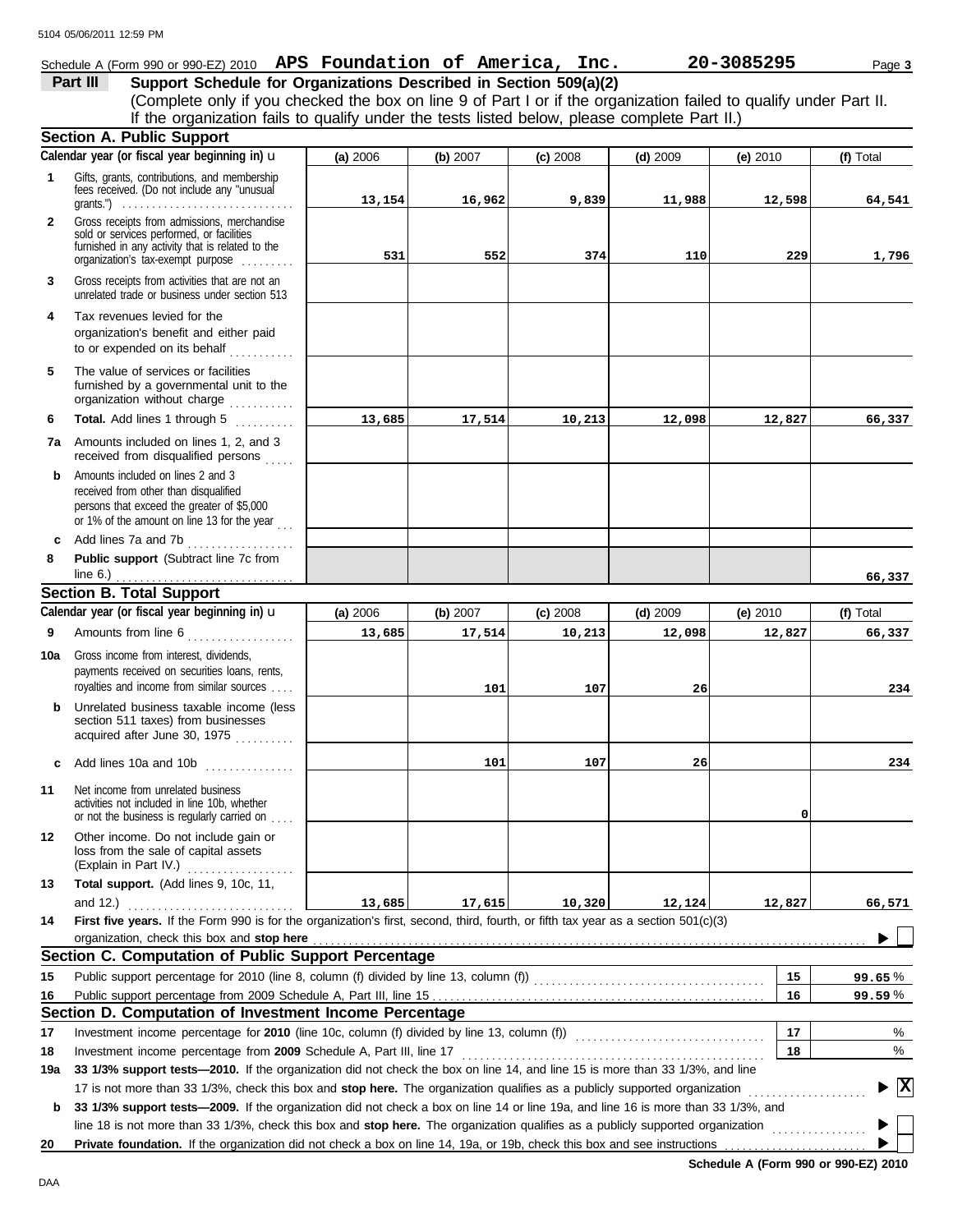| Part IV | Schedule A (Form 990 or 990-EZ) 2010 APS Foundation of America, Inc.<br>instructions). |  | 20-3085295<br>Supplemental Information. Complete this part to provide the explanations required by Part II, line 10;<br>Part II, line 17a or 17b; and Part III, line 12. Also complete this part for any additional information. (See | Page 4 |
|---------|----------------------------------------------------------------------------------------|--|---------------------------------------------------------------------------------------------------------------------------------------------------------------------------------------------------------------------------------------|--------|
|         |                                                                                        |  |                                                                                                                                                                                                                                       |        |
|         |                                                                                        |  |                                                                                                                                                                                                                                       |        |
|         |                                                                                        |  |                                                                                                                                                                                                                                       |        |
|         |                                                                                        |  |                                                                                                                                                                                                                                       |        |
|         |                                                                                        |  |                                                                                                                                                                                                                                       |        |
|         |                                                                                        |  |                                                                                                                                                                                                                                       |        |
|         |                                                                                        |  |                                                                                                                                                                                                                                       |        |
|         |                                                                                        |  |                                                                                                                                                                                                                                       |        |
|         |                                                                                        |  |                                                                                                                                                                                                                                       |        |
|         |                                                                                        |  |                                                                                                                                                                                                                                       |        |
|         |                                                                                        |  |                                                                                                                                                                                                                                       |        |
|         |                                                                                        |  |                                                                                                                                                                                                                                       |        |
|         |                                                                                        |  |                                                                                                                                                                                                                                       |        |
|         |                                                                                        |  |                                                                                                                                                                                                                                       |        |
|         |                                                                                        |  |                                                                                                                                                                                                                                       |        |
|         |                                                                                        |  |                                                                                                                                                                                                                                       |        |
|         |                                                                                        |  |                                                                                                                                                                                                                                       |        |
|         |                                                                                        |  |                                                                                                                                                                                                                                       |        |
|         |                                                                                        |  |                                                                                                                                                                                                                                       |        |
|         |                                                                                        |  |                                                                                                                                                                                                                                       |        |
|         |                                                                                        |  |                                                                                                                                                                                                                                       |        |
|         |                                                                                        |  |                                                                                                                                                                                                                                       |        |
|         |                                                                                        |  |                                                                                                                                                                                                                                       |        |
|         |                                                                                        |  |                                                                                                                                                                                                                                       |        |
|         |                                                                                        |  |                                                                                                                                                                                                                                       |        |
|         |                                                                                        |  |                                                                                                                                                                                                                                       |        |
|         |                                                                                        |  |                                                                                                                                                                                                                                       |        |
|         |                                                                                        |  |                                                                                                                                                                                                                                       |        |
|         |                                                                                        |  |                                                                                                                                                                                                                                       |        |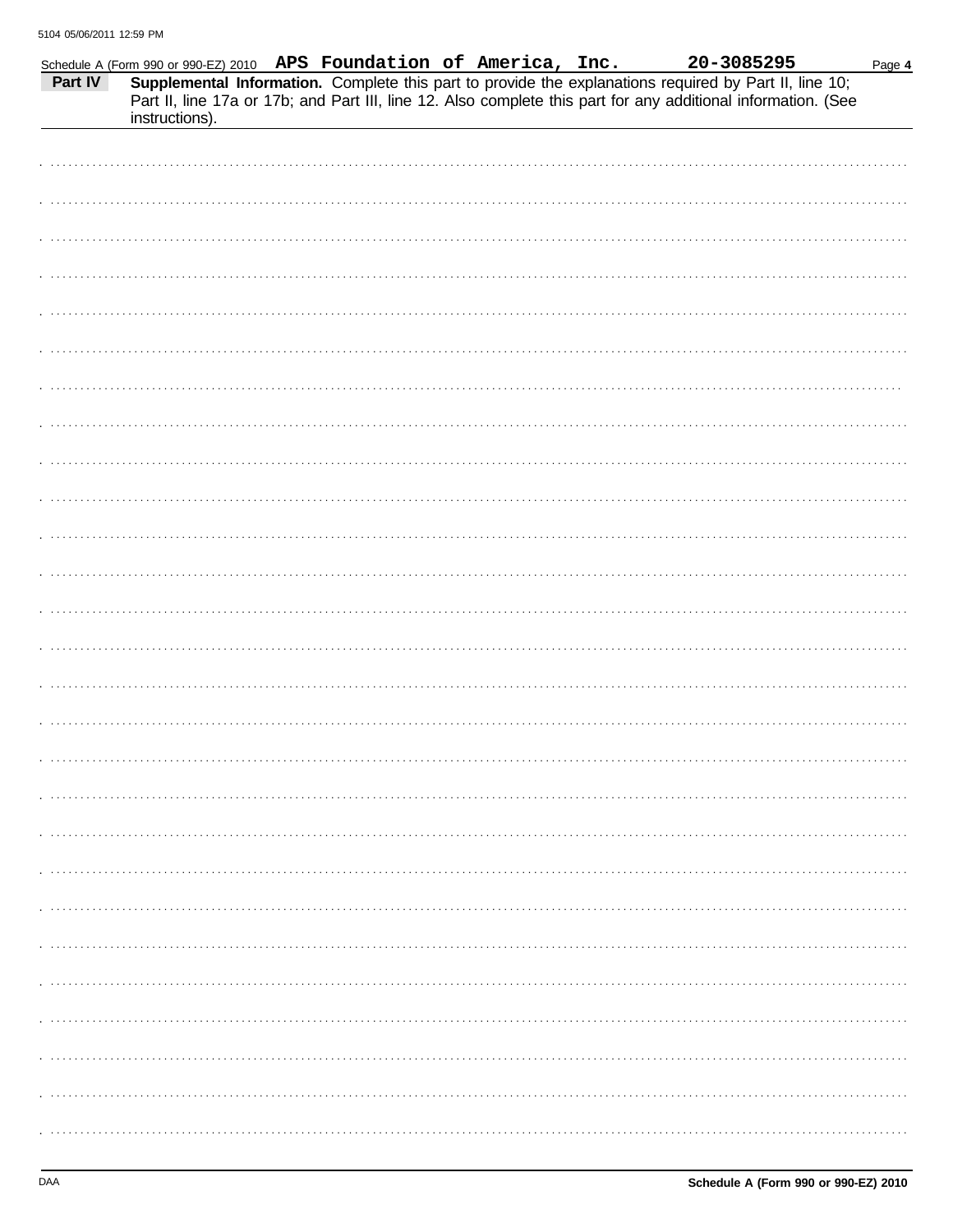Department of the Treasury Internal Revenue Service **Name of the organization**

**(Form 990)**

## **SCHEDULE D Supplemental Financial Statements**

**Part IV, line 6, 7, 8, 9, 10, 11, or 12.** u **Complete if the organization answered "Yes," to Form 990,**

u **Attach to Form 990.** u **See separate instructions.**

**2010** OMB No. 1545-0047 **Open to Public Inspection**

**Employer identification number**

|     | APS Foundation of America, Inc.                                                                                                                                                                                                                                     |                                                     |    | 20-3085295                      |
|-----|---------------------------------------------------------------------------------------------------------------------------------------------------------------------------------------------------------------------------------------------------------------------|-----------------------------------------------------|----|---------------------------------|
|     | Organizations Maintaining Donor Advised Funds or Other Similar Funds or Accounts. Complete if the<br>Part I                                                                                                                                                         |                                                     |    |                                 |
|     | organization answered "Yes" to Form 990, Part IV, line 6.                                                                                                                                                                                                           |                                                     |    |                                 |
|     |                                                                                                                                                                                                                                                                     | (a) Donor advised funds                             |    | (b) Funds and other accounts    |
| 1   | Total number at end of year                                                                                                                                                                                                                                         |                                                     |    |                                 |
| 2   |                                                                                                                                                                                                                                                                     |                                                     |    |                                 |
| 3   |                                                                                                                                                                                                                                                                     |                                                     |    |                                 |
| 4   |                                                                                                                                                                                                                                                                     |                                                     |    |                                 |
| 5   | Did the organization inform all donors and donor advisors in writing that the assets held in donor advised                                                                                                                                                          |                                                     |    |                                 |
|     |                                                                                                                                                                                                                                                                     |                                                     |    | Yes<br>No                       |
| 6   | Did the organization inform all grantees, donors, and donor advisors in writing that grant funds can be used                                                                                                                                                        |                                                     |    |                                 |
|     | only for charitable purposes and not for the benefit of the donor or donor advisor, or for any other purpose                                                                                                                                                        |                                                     |    |                                 |
|     |                                                                                                                                                                                                                                                                     |                                                     |    | Yes<br>No                       |
|     | Conservation Easements. Complete if the organization answered "Yes" to Form 990, Part IV, line 7.<br>Part II                                                                                                                                                        |                                                     |    |                                 |
| 1   | Purpose(s) of conservation easements held by the organization (check all that apply).                                                                                                                                                                               |                                                     |    |                                 |
|     | Preservation of land for public use (e.g., recreation or education)                                                                                                                                                                                                 | Preservation of an historically important land area |    |                                 |
|     | Protection of natural habitat                                                                                                                                                                                                                                       | Preservation of a certified historic structure      |    |                                 |
|     | Preservation of open space                                                                                                                                                                                                                                          |                                                     |    |                                 |
| 2   | Complete lines 2a through 2d if the organization held a qualified conservation contribution in the form of a conservation                                                                                                                                           |                                                     |    |                                 |
|     | easement on the last day of the tax year.                                                                                                                                                                                                                           |                                                     |    |                                 |
|     |                                                                                                                                                                                                                                                                     |                                                     |    | Held at the End of the Tax Year |
| а   | Total number of conservation easements                                                                                                                                                                                                                              |                                                     | 2a |                                 |
| b   |                                                                                                                                                                                                                                                                     |                                                     | 2b |                                 |
| c   | Number of conservation easements on a certified historic structure included in (a) [1] [2] [2] Number of conservation easements on a certified historic structure included in (a)                                                                                   |                                                     | 2c |                                 |
| d   | Number of conservation easements included in (c) acquired after 8/17/06, and not on a                                                                                                                                                                               |                                                     |    |                                 |
|     |                                                                                                                                                                                                                                                                     |                                                     | 2d |                                 |
| 3   | Number of conservation easements modified, transferred, released, extinguished, or terminated by the organization during the                                                                                                                                        |                                                     |    |                                 |
|     | tax year $\mathbf u$                                                                                                                                                                                                                                                |                                                     |    |                                 |
|     | Number of states where property subject to conservation easement is located $\mathbf{u}$                                                                                                                                                                            |                                                     |    |                                 |
| 5   | Does the organization have a written policy regarding the periodic monitoring, inspection, handling of                                                                                                                                                              |                                                     |    |                                 |
|     |                                                                                                                                                                                                                                                                     |                                                     |    | Yes<br>No                       |
| 6   | Staff and volunteer hours devoted to monitoring, inspecting, and enforcing conservation easements during the year                                                                                                                                                   |                                                     |    |                                 |
|     | ${\bf u}$                                                                                                                                                                                                                                                           |                                                     |    |                                 |
| 7   | Amount of expenses incurred in monitoring, inspecting, and enforcing conservation easements during the year                                                                                                                                                         |                                                     |    |                                 |
|     |                                                                                                                                                                                                                                                                     |                                                     |    |                                 |
|     | Does each conservation easement reported on line $2(d)$ above satisfy the requirements of section 170(h)(4)(B)                                                                                                                                                      |                                                     |    |                                 |
|     |                                                                                                                                                                                                                                                                     |                                                     |    | Yes<br>No                       |
| 9   | In Part XIV, describe how the organization reports conservation easements in its revenue and expense statement, and                                                                                                                                                 |                                                     |    |                                 |
|     | balance sheet, and include, if applicable, the text of the footnote to the organization's financial statements that describes the                                                                                                                                   |                                                     |    |                                 |
|     | organization's accounting for conservation easements.<br>Organizations Maintaining Collections of Art, Historical Treasures, or Other Similar Assets.                                                                                                               |                                                     |    |                                 |
|     | Part III<br>Complete if the organization answered "Yes" to Form 990, Part IV, line 8.                                                                                                                                                                               |                                                     |    |                                 |
|     |                                                                                                                                                                                                                                                                     |                                                     |    |                                 |
|     | 1a If the organization elected, as permitted under SFAS 116 (ASC 958), not to report in its revenue statement and balance sheet<br>works of art, historical treasures, or other similar assets held for public exhibition, education, or research in furtherance of |                                                     |    |                                 |
|     | public service, provide, in Part XIV, the text of the footnote to its financial statements that describes these items.                                                                                                                                              |                                                     |    |                                 |
| b   | If the organization elected, as permitted under SFAS 116 (ASC 958), to report in its revenue statement and balance sheet                                                                                                                                            |                                                     |    |                                 |
|     | works of art, historical treasures, or other similar assets held for public exhibition, education, or research in furtherance of                                                                                                                                    |                                                     |    |                                 |
|     | public service, provide the following amounts relating to these items:                                                                                                                                                                                              |                                                     |    |                                 |
|     |                                                                                                                                                                                                                                                                     |                                                     |    |                                 |
|     |                                                                                                                                                                                                                                                                     |                                                     |    | $\mathbf{u}$ \$                 |
|     | If the organization received or held works of art, historical treasures, or other similar assets for financial gain, provide the                                                                                                                                    |                                                     |    |                                 |
| 2   | following amounts required to be reported under SFAS 116 (ASC 958) relating to these items:                                                                                                                                                                         |                                                     |    |                                 |
|     |                                                                                                                                                                                                                                                                     |                                                     |    |                                 |
| a   |                                                                                                                                                                                                                                                                     |                                                     |    | $u \text{ } s$                  |
| b   | For Paperwork Reduction Act Notice, see the Instructions for Form 990.                                                                                                                                                                                              |                                                     |    | Schedule D (Form 990) 2010      |
| DAA |                                                                                                                                                                                                                                                                     |                                                     |    |                                 |

|     |  |  |  | For Paperwork Reduction Act Notice, see the Instructions for Form 990. |  |  |
|-----|--|--|--|------------------------------------------------------------------------|--|--|
| DAA |  |  |  |                                                                        |  |  |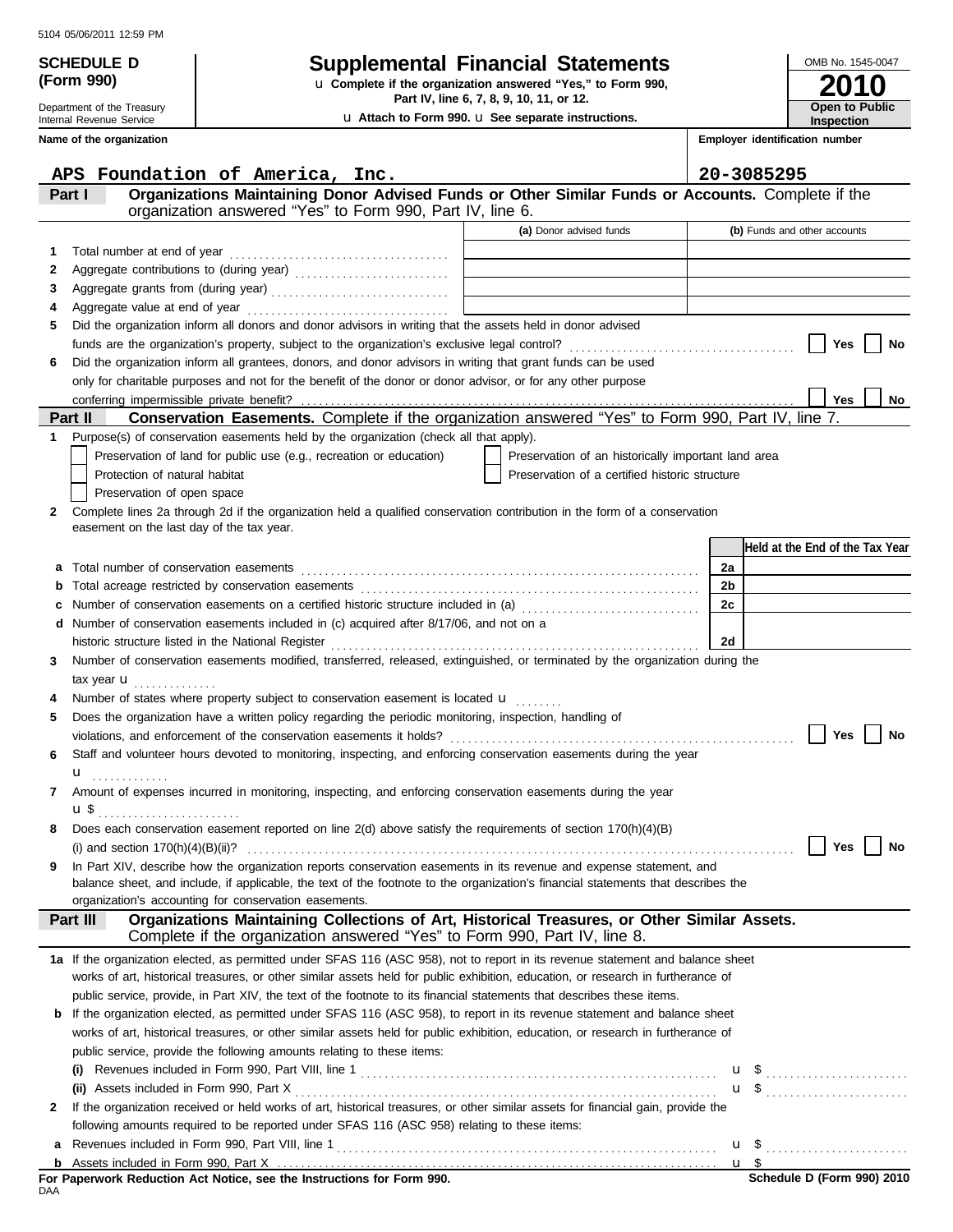|   | Schedule D (Form 990) 2010 APS Foundation of America, Inc.                                                                                                                                                                     |                                         |                                    | 20-3085295         |                                 | Page 2              |
|---|--------------------------------------------------------------------------------------------------------------------------------------------------------------------------------------------------------------------------------|-----------------------------------------|------------------------------------|--------------------|---------------------------------|---------------------|
|   | Organizations Maintaining Collections of Art, Historical Treasures, or Other Similar Assets (continued)<br>Part III                                                                                                            |                                         |                                    |                    |                                 |                     |
| 3 | Using the organization's acquisition, accession, and other records, check any of the following that are a significant use of its<br>collection items (check all that apply):                                                   |                                         |                                    |                    |                                 |                     |
| a | Public exhibition                                                                                                                                                                                                              | d                                       | Loan or exchange programs          |                    |                                 |                     |
| b | Scholarly research                                                                                                                                                                                                             | е                                       |                                    |                    |                                 |                     |
| c | Preservation for future generations                                                                                                                                                                                            |                                         |                                    |                    |                                 |                     |
|   | Provide a description of the organization's collections and explain how they further the organization's exempt purpose in Part                                                                                                 |                                         |                                    |                    |                                 |                     |
|   | XIV.                                                                                                                                                                                                                           |                                         |                                    |                    |                                 |                     |
| 5 | During the year, did the organization solicit or receive donations of art, historical treasures, or other similar                                                                                                              |                                         |                                    |                    |                                 |                     |
|   | assets to be sold to raise funds rather than to be maintained as part of the organization's collection?                                                                                                                        |                                         |                                    |                    |                                 | Yes<br>No.          |
|   | Escrow and Custodial Arrangements. Complete if the organization answered "Yes" to Form 990, Part IV,<br><b>Part IV</b>                                                                                                         |                                         |                                    |                    |                                 |                     |
|   | line 9, or reported an amount on Form 990, Part X, line 21.                                                                                                                                                                    |                                         |                                    |                    |                                 |                     |
|   | 1a Is the organization an agent, trustee, custodian or other intermediary for contributions or other assets not                                                                                                                |                                         |                                    |                    |                                 |                     |
|   |                                                                                                                                                                                                                                |                                         |                                    |                    |                                 | <b>Yes</b><br>No    |
|   | b If "Yes," explain the arrangement in Part XIV and complete the following table:                                                                                                                                              |                                         |                                    |                    |                                 |                     |
|   |                                                                                                                                                                                                                                |                                         |                                    |                    |                                 | Amount              |
|   | c Beginning balance expression and contact the contract of the contract of the contract of the contract of the contract of the contract of the contract of the contract of the contract of the contract of the contract of the |                                         |                                    |                    | 1c                              |                     |
|   |                                                                                                                                                                                                                                |                                         |                                    |                    | 1d                              |                     |
| е |                                                                                                                                                                                                                                |                                         |                                    |                    | 1е                              |                     |
| f | Ending balance expressions are constructed and the construction of the construction of the construction of the construction of the construction of the construction of the construction of the construction of the constructio |                                         |                                    |                    | 1f                              |                     |
|   |                                                                                                                                                                                                                                |                                         |                                    |                    |                                 | Yes<br>No           |
|   | <b>b</b> If "Yes," explain the arrangement in Part XIV.                                                                                                                                                                        |                                         |                                    |                    |                                 |                     |
|   | Endowment Funds. Complete if organization answered "Yes" to Form 990, Part IV, line 10.<br><b>Part V</b>                                                                                                                       |                                         |                                    |                    |                                 |                     |
|   |                                                                                                                                                                                                                                | (a) Current year                        | (b) Prior year                     | (c) Two years back | (d) Three years back            | (e) Four years back |
|   | 1a Beginning of year balance [1] [1] [1] Beginning of year balance                                                                                                                                                             |                                         |                                    |                    |                                 |                     |
|   |                                                                                                                                                                                                                                |                                         |                                    |                    |                                 |                     |
|   | c Net investment earnings, gains, and                                                                                                                                                                                          |                                         |                                    |                    |                                 |                     |
|   |                                                                                                                                                                                                                                |                                         |                                    |                    |                                 |                     |
|   | d Grants or scholarships                                                                                                                                                                                                       |                                         |                                    |                    |                                 |                     |
|   | e Other expenditures for facilities and                                                                                                                                                                                        |                                         |                                    |                    |                                 |                     |
|   |                                                                                                                                                                                                                                |                                         |                                    |                    |                                 |                     |
|   | f Administrative expenses                                                                                                                                                                                                      |                                         |                                    |                    |                                 |                     |
| g | End of year balance                                                                                                                                                                                                            |                                         |                                    |                    |                                 |                     |
| 2 | Provide the estimated percentage of the year end balance held as:                                                                                                                                                              |                                         |                                    |                    |                                 |                     |
| a | Board designated or quasi-endowment <b>u</b> %                                                                                                                                                                                 |                                         |                                    |                    |                                 |                     |
|   | <b>b</b> Permanent endowment <b>u</b> %                                                                                                                                                                                        |                                         |                                    |                    |                                 |                     |
|   | <b>c</b> Term endowment $\mathbf{u}$<br>$\%$                                                                                                                                                                                   |                                         |                                    |                    |                                 |                     |
|   | 3a Are there endowment funds not in the possession of the organization that are held and administered for the                                                                                                                  |                                         |                                    |                    |                                 |                     |
|   | organization by:                                                                                                                                                                                                               |                                         |                                    |                    |                                 | <b>Yes</b><br>No.   |
|   |                                                                                                                                                                                                                                |                                         |                                    |                    |                                 | 3a(i)               |
|   | (ii) related organizations                                                                                                                                                                                                     |                                         |                                    |                    |                                 | 3a(ii)              |
|   |                                                                                                                                                                                                                                |                                         |                                    |                    |                                 | 3b                  |
|   | Describe in Part XIV the intended uses of the organization's endowment funds.                                                                                                                                                  |                                         |                                    |                    |                                 |                     |
|   | Land, Buildings, and Equipment. See Form 990, Part X, line 10.<br><b>Part VI</b>                                                                                                                                               |                                         |                                    |                    |                                 |                     |
|   | Description of investment                                                                                                                                                                                                      | (a) Cost or other basis<br>(investment) | (b) Cost or other basis<br>(other) |                    | (c) Accumulated<br>depreciation | (d) Book value      |
|   |                                                                                                                                                                                                                                |                                         |                                    |                    |                                 |                     |
|   |                                                                                                                                                                                                                                |                                         |                                    |                    |                                 |                     |
|   | c Leasehold improvements                                                                                                                                                                                                       |                                         |                                    |                    |                                 |                     |
|   | d Equipment                                                                                                                                                                                                                    |                                         |                                    |                    |                                 |                     |
|   |                                                                                                                                                                                                                                |                                         |                                    | 3,625              | 3,283                           | 342                 |
|   |                                                                                                                                                                                                                                |                                         |                                    |                    | u                               | 342                 |
|   |                                                                                                                                                                                                                                |                                         |                                    |                    |                                 |                     |

**Schedule D (Form 990) 2010**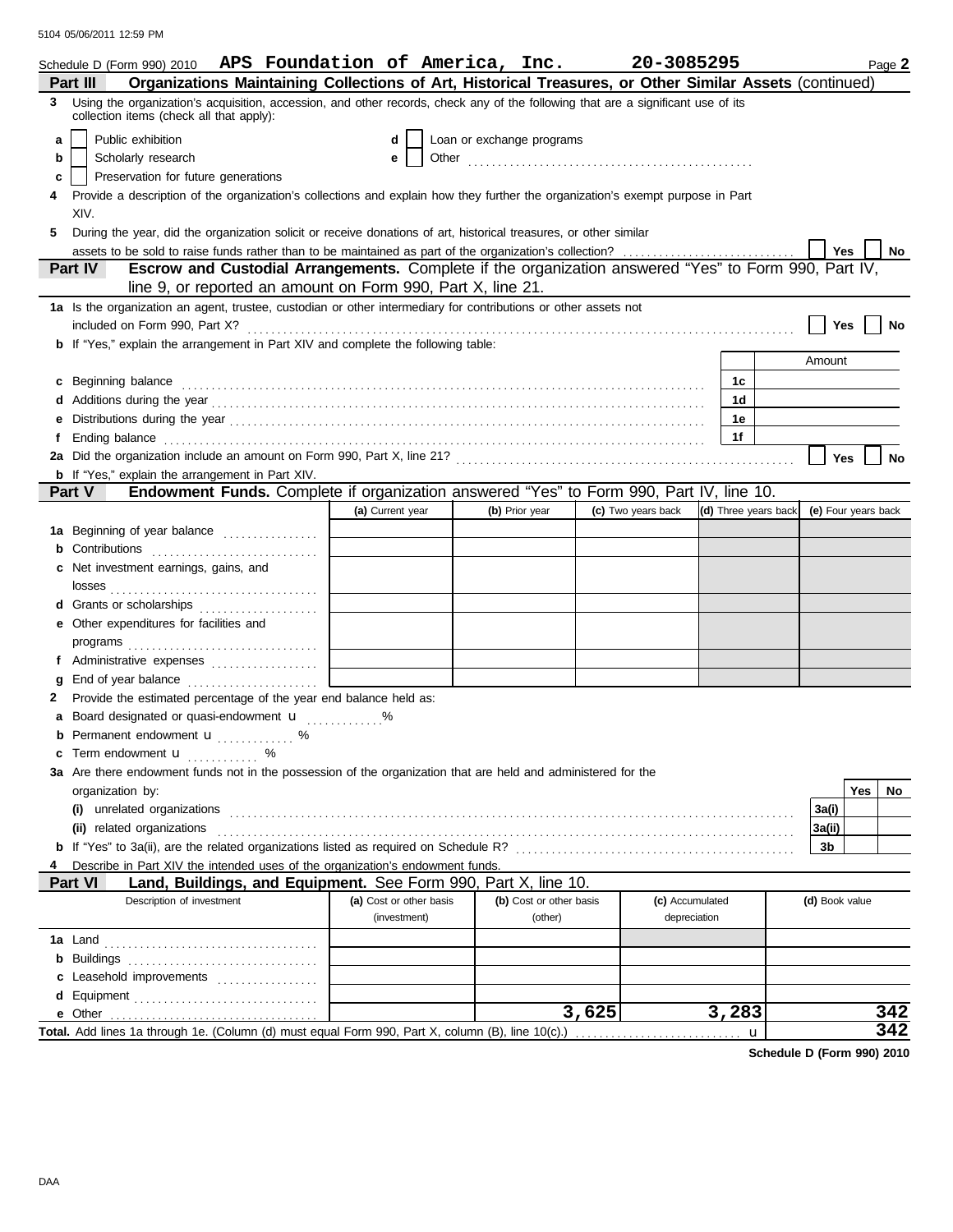| APS Foundation of America, Inc.<br>Schedule D (Form 990) 2010<br>Investments-Other Securities. See Form 990, Part X, line 12.<br><b>Part VII</b>           |                | 20-3085295                       | Page 3         |
|------------------------------------------------------------------------------------------------------------------------------------------------------------|----------------|----------------------------------|----------------|
| (a) Description of security or category                                                                                                                    | (b) Book value | (c) Method of valuation:         |                |
| (including name of security)                                                                                                                               |                | Cost or end-of-year market value |                |
|                                                                                                                                                            |                |                                  |                |
|                                                                                                                                                            |                |                                  |                |
|                                                                                                                                                            |                |                                  |                |
|                                                                                                                                                            |                |                                  |                |
|                                                                                                                                                            |                |                                  |                |
|                                                                                                                                                            |                |                                  |                |
|                                                                                                                                                            |                |                                  |                |
| $\ldots$ (E) $\ldots$                                                                                                                                      |                |                                  |                |
|                                                                                                                                                            |                |                                  |                |
| . (G)                                                                                                                                                      |                |                                  |                |
| $(H)$                                                                                                                                                      |                |                                  |                |
| (1)                                                                                                                                                        |                |                                  |                |
| Total. (Column (b) must equal Form 990, Part X, col. (B) line 12.)<br>u<br>Investments-Program Related. See Form 990, Part X, line 13.<br><b>Part VIII</b> |                |                                  |                |
| (a) Description of investment type                                                                                                                         | (b) Book value | (c) Method of valuation:         |                |
|                                                                                                                                                            |                | Cost or end-of-year market value |                |
| (1)                                                                                                                                                        |                |                                  |                |
| (2)                                                                                                                                                        |                |                                  |                |
| (3)                                                                                                                                                        |                |                                  |                |
| (4)                                                                                                                                                        |                |                                  |                |
| (5)                                                                                                                                                        |                |                                  |                |
| (6)                                                                                                                                                        |                |                                  |                |
| (7)                                                                                                                                                        |                |                                  |                |
| (8)                                                                                                                                                        |                |                                  |                |
| (9)                                                                                                                                                        |                |                                  |                |
| (10)                                                                                                                                                       |                |                                  |                |
| Total. (Column (b) must equal Form 990, Part X, col. (B) line 13.)<br>u                                                                                    |                |                                  |                |
| Part IX<br>Other Assets. See Form 990, Part X, line 15.                                                                                                    |                |                                  |                |
| (a) Description                                                                                                                                            |                |                                  | (b) Book value |
| (1)<br>(2)                                                                                                                                                 |                |                                  |                |
| (3)                                                                                                                                                        |                |                                  |                |
| (4)                                                                                                                                                        |                |                                  |                |
| (၁)                                                                                                                                                        |                |                                  |                |
| (6)                                                                                                                                                        |                |                                  |                |
| (7)                                                                                                                                                        |                |                                  |                |
| (8)                                                                                                                                                        |                |                                  |                |
| (9)                                                                                                                                                        |                |                                  |                |
| (10)                                                                                                                                                       |                |                                  |                |
| Total. (Column (b) must equal Form 990, Part X, col. (B) line 15.)                                                                                         |                | u                                |                |
| Other Liabilities. See Form 990, Part X, line 25.<br>Part X                                                                                                |                |                                  |                |
| (a) Description of liability<br>1.                                                                                                                         | (b) Amount     |                                  |                |
| Federal income taxes<br>(1)                                                                                                                                |                |                                  |                |
| (2)                                                                                                                                                        |                |                                  |                |
| (3)<br>(4)                                                                                                                                                 |                |                                  |                |
| (5)                                                                                                                                                        |                |                                  |                |
| (6)                                                                                                                                                        |                |                                  |                |
| (7)                                                                                                                                                        |                |                                  |                |
| (8)                                                                                                                                                        |                |                                  |                |
| (9)                                                                                                                                                        |                |                                  |                |
| (10)                                                                                                                                                       |                |                                  |                |
| (11)                                                                                                                                                       |                |                                  |                |
| Total. (Column (b) must equal Form 990, Part X, col. (B) line 25.)<br>u                                                                                    |                |                                  |                |

FIN 48 (ASC 740) Footnote. In Part XIV, provide the text of the footnote to the organization's financial statements that reports the **2.** organization's liability for uncertain tax positions under FIN 48 (ASC 740).

| <u>UU CU II LAJJII I</u> |  |  |  |  |
|--------------------------|--|--|--|--|
|                          |  |  |  |  |
|                          |  |  |  |  |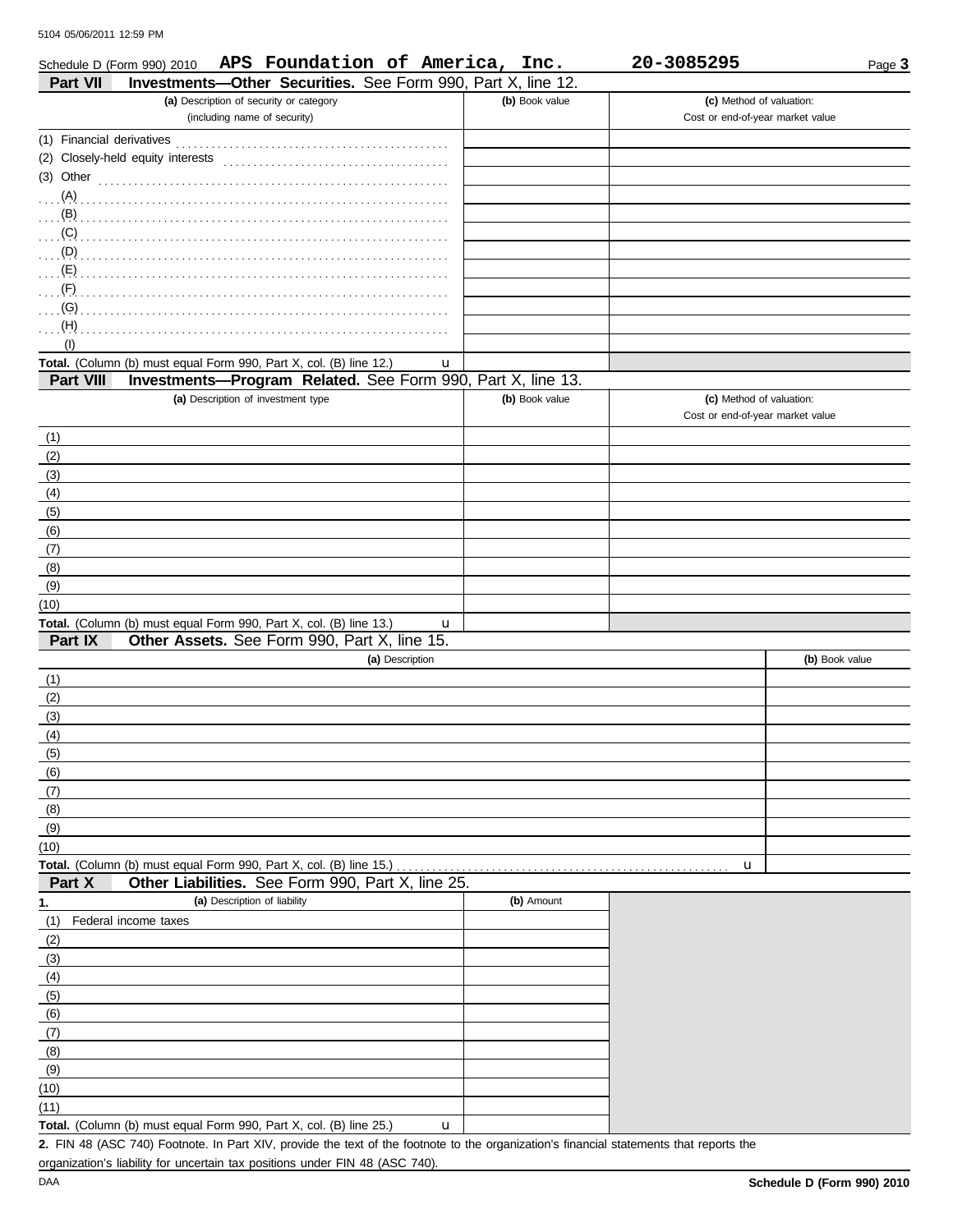|    | Schedule D (Form 990) 2010 APS Foundation of America, Inc.                                                                                                                                                                     |                | 20-3085295 | Page 4         |
|----|--------------------------------------------------------------------------------------------------------------------------------------------------------------------------------------------------------------------------------|----------------|------------|----------------|
|    | Reconciliation of Change in Net Assets from Form 990 to Audited Financial Statements<br><b>Part XI</b>                                                                                                                         |                |            |                |
| 1  |                                                                                                                                                                                                                                |                |            | $\mathbf 1$    |
| 2  |                                                                                                                                                                                                                                |                |            | $\mathbf{2}$   |
| 3  |                                                                                                                                                                                                                                |                |            | 3              |
| 4  |                                                                                                                                                                                                                                |                |            | 4              |
| 5  |                                                                                                                                                                                                                                |                |            | 5              |
| 6  | Investment expenses examples and according to the state of the state of the state of the state of the state of the state of the state of the state of the state of the state of the state of the state of the state of the sta |                |            | 6              |
| 7  | Prior period adjustments [11] production contracts and contracts and contracts and contracts and contracts and contracts and contracts and contracts and contracts and contracts and contracts and contracts and contracts and |                |            | $\overline{7}$ |
| 8  |                                                                                                                                                                                                                                |                |            | 8              |
| 9  |                                                                                                                                                                                                                                |                |            | 9              |
| 10 |                                                                                                                                                                                                                                |                |            | 10             |
|    | Part XII<br>Reconciliation of Revenue per Audited Financial Statements With Revenue per Return                                                                                                                                 |                |            |                |
| 1  |                                                                                                                                                                                                                                |                |            | 1              |
| 2  | Amounts included on line 1 but not on Form 990, Part VIII, line 12:                                                                                                                                                            |                |            |                |
| a  |                                                                                                                                                                                                                                | 2a             |            |                |
|    |                                                                                                                                                                                                                                | 2 <sub>b</sub> |            |                |
| c  |                                                                                                                                                                                                                                | 2c             |            |                |
| d  |                                                                                                                                                                                                                                | 2d             |            |                |
| е  |                                                                                                                                                                                                                                |                |            | 2e             |
| 3  |                                                                                                                                                                                                                                |                |            | 3              |
| 4  | Amounts included on Form 990, Part VIII, line 12, but not on line 1:                                                                                                                                                           |                |            |                |
| а  |                                                                                                                                                                                                                                | 4a             |            |                |
| b  |                                                                                                                                                                                                                                | 4b             |            |                |
|    | c Add lines 4a and 4b                                                                                                                                                                                                          |                |            | 4c             |
|    | 5 Total revenue. Add lines 3 and 4c. (This must equal Form 990, Part I, line 12.)                                                                                                                                              |                |            | 5              |
|    | Reconciliation of Expenses per Audited Financial Statements With Expenses per Return<br>Part XIII                                                                                                                              |                |            |                |
| 1. | Total expenses and losses per audited financial statements                                                                                                                                                                     |                |            | 1              |
| 2  | Amounts included on line 1 but not on Form 990, Part IX, line 25:                                                                                                                                                              |                |            |                |
| a  |                                                                                                                                                                                                                                | 2a             |            |                |
| b  |                                                                                                                                                                                                                                | 2 <sub>b</sub> |            |                |
| с  | Other losses                                                                                                                                                                                                                   | 2c             |            |                |
| d  |                                                                                                                                                                                                                                | 2d             |            |                |
| е  | Add lines 2a through 2d [11] Add [12] Add lines 2a through 2d [12] Add lines 2a through 2d [12] Add lines 2a through 2d [12] Add and the set of the set of the set of the set of the set of the set of the set of the set of t |                |            | 2e             |
| 3  |                                                                                                                                                                                                                                |                |            | 3              |
| 4  | Amounts included on Form 990, Part IX, line 25, but not on line 1:                                                                                                                                                             |                |            |                |
|    |                                                                                                                                                                                                                                | 4a             |            |                |
|    | <b>b</b> Other (Describe in Part XIV.)                                                                                                                                                                                         | 4 <sub>b</sub> |            |                |
|    | c Add lines 4a and 4b                                                                                                                                                                                                          |                |            | 4c             |
| 5  | Total expenses. Add lines 3 and 4c. (This must equal Form 990, Part I, line 18.)                                                                                                                                               |                |            | 5              |
|    | Part XIV<br><b>Supplemental Information</b>                                                                                                                                                                                    |                |            |                |
|    | Complete this part to provide the descriptions required for Part II, lines 3, 5, and 9; Part III, lines 1a and 4; Part IV, lines 1b and 2b;                                                                                    |                |            |                |
|    | Part V, line 4; Part X, line 2; Part XI, line 8; Part XII, lines 2d and 4b; and Part XIII, lines 2d and 4b. Also complete this part to provide                                                                                 |                |            |                |
|    | any additional information.                                                                                                                                                                                                    |                |            |                |
|    |                                                                                                                                                                                                                                |                |            |                |
|    |                                                                                                                                                                                                                                |                |            |                |
|    |                                                                                                                                                                                                                                |                |            |                |
|    |                                                                                                                                                                                                                                |                |            |                |
|    |                                                                                                                                                                                                                                |                |            |                |
|    |                                                                                                                                                                                                                                |                |            |                |
|    |                                                                                                                                                                                                                                |                |            |                |
|    |                                                                                                                                                                                                                                |                |            |                |
|    |                                                                                                                                                                                                                                |                |            |                |
|    |                                                                                                                                                                                                                                |                |            |                |
|    |                                                                                                                                                                                                                                |                |            |                |
|    |                                                                                                                                                                                                                                |                |            |                |

**Schedule D (Form 990) 2010**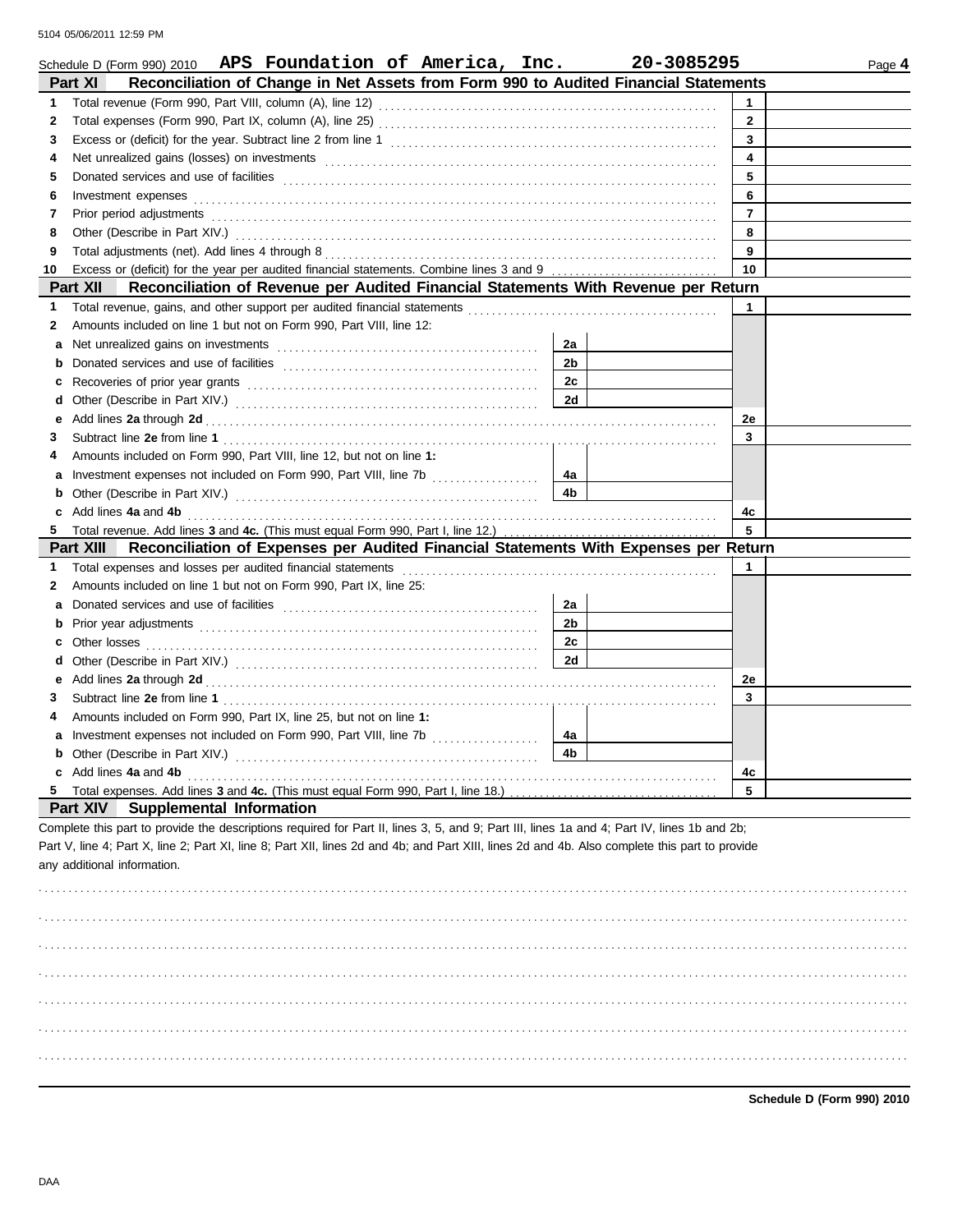| Schedule D (Form 990) 2010 APS Foundation of America, Inc. |                                      |  |  | 20-3085295 | Page 5 |
|------------------------------------------------------------|--------------------------------------|--|--|------------|--------|
| Part XIV                                                   | Supplemental Information (continued) |  |  |            |        |
|                                                            |                                      |  |  |            |        |
|                                                            |                                      |  |  |            |        |
|                                                            |                                      |  |  |            |        |
|                                                            |                                      |  |  |            |        |
|                                                            |                                      |  |  |            |        |
|                                                            |                                      |  |  |            |        |
|                                                            |                                      |  |  |            |        |
|                                                            |                                      |  |  |            |        |
|                                                            |                                      |  |  |            |        |
|                                                            |                                      |  |  |            |        |
|                                                            |                                      |  |  |            |        |
|                                                            |                                      |  |  |            |        |
|                                                            |                                      |  |  |            |        |
|                                                            |                                      |  |  |            |        |
|                                                            |                                      |  |  |            |        |
|                                                            |                                      |  |  |            |        |
|                                                            |                                      |  |  |            |        |
|                                                            |                                      |  |  |            |        |
|                                                            |                                      |  |  |            |        |
|                                                            |                                      |  |  |            |        |
|                                                            |                                      |  |  |            |        |
|                                                            |                                      |  |  |            |        |
|                                                            |                                      |  |  |            |        |
|                                                            |                                      |  |  |            |        |
|                                                            |                                      |  |  |            |        |
|                                                            |                                      |  |  |            |        |
|                                                            |                                      |  |  |            |        |
|                                                            |                                      |  |  |            |        |
|                                                            |                                      |  |  |            |        |
|                                                            |                                      |  |  |            |        |
|                                                            |                                      |  |  |            |        |
|                                                            |                                      |  |  |            |        |
|                                                            |                                      |  |  |            |        |
|                                                            |                                      |  |  |            |        |
|                                                            |                                      |  |  |            |        |
|                                                            |                                      |  |  |            |        |
|                                                            |                                      |  |  |            |        |
|                                                            |                                      |  |  |            |        |
|                                                            |                                      |  |  |            |        |
|                                                            |                                      |  |  |            |        |
|                                                            |                                      |  |  |            |        |
|                                                            |                                      |  |  |            |        |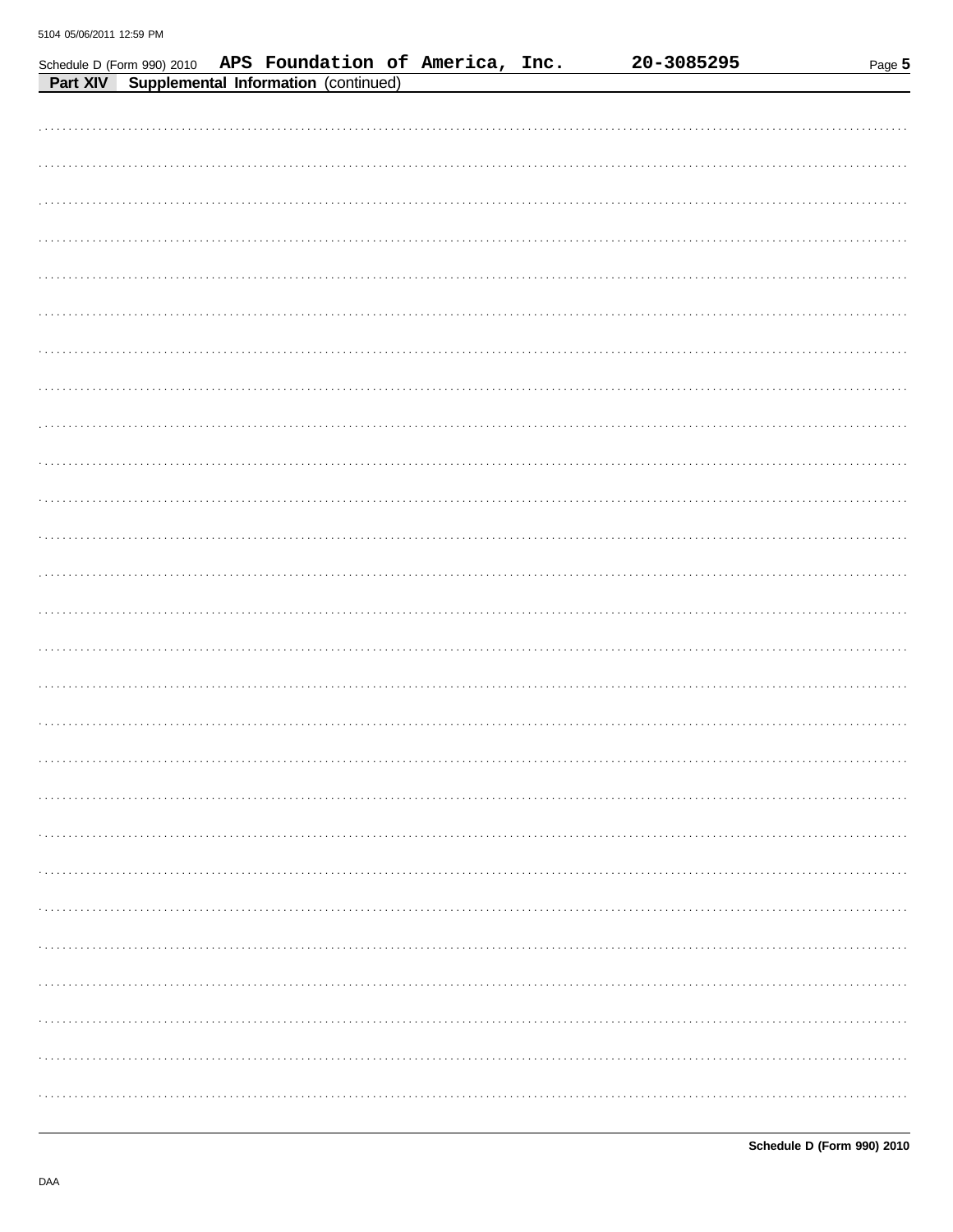| <b>SCHEDULE O</b><br>(Form 990 or 990-EZ)<br>Department of the Treasury<br>Internal Revenue Service |                                                                                                                                                                                                                              | Supplemental Information to Form 990 or 990-EZ<br>Complete to provide information for responses to specific questions on<br>Form 990 or 990-EZ or to provide any additional information.<br>u Attach to Form 990 or 990-EZ. |            | OMB No. 1545-0047<br>U<br><b>Open to Public</b><br>Inspection |
|-----------------------------------------------------------------------------------------------------|------------------------------------------------------------------------------------------------------------------------------------------------------------------------------------------------------------------------------|-----------------------------------------------------------------------------------------------------------------------------------------------------------------------------------------------------------------------------|------------|---------------------------------------------------------------|
| Name of the organization<br><b>APS</b>                                                              | Foundation of America, Inc.                                                                                                                                                                                                  |                                                                                                                                                                                                                             | 20-3085295 | Employer identification number                                |
| filing the return.                                                                                  | Form 990, Part VI, Line 11b - Organization's Process to Review Form 990<br>The president, Tina, goes over the Form 990 with the accountant before                                                                            |                                                                                                                                                                                                                             |            |                                                               |
| of the policy to follow.                                                                            | Form 990, Part VI, Line 12c - Enforcement of Conflicts Policy<br>There is a small board and the president reminds them and every volunteer                                                                                   |                                                                                                                                                                                                                             |            |                                                               |
|                                                                                                     | Form 990, Part VI, Line 17 - Other States Where Copy of Return is Filed<br>Minnesota, Missouri, Mississippi, New Hampshire, New Jersey, New Mexico,<br>New York, Oklahoma, Oregon, South Carolina, Tennessee, Utah, Virginia |                                                                                                                                                                                                                             |            |                                                               |
| public upon request.                                                                                | Form 990, Part VI, Line 19 - Governing Documents Disclosure Explanation<br>The governing documents and financial statements are made available to the                                                                        |                                                                                                                                                                                                                             |            |                                                               |
|                                                                                                     |                                                                                                                                                                                                                              |                                                                                                                                                                                                                             |            |                                                               |
|                                                                                                     |                                                                                                                                                                                                                              |                                                                                                                                                                                                                             |            |                                                               |
|                                                                                                     |                                                                                                                                                                                                                              |                                                                                                                                                                                                                             |            |                                                               |
|                                                                                                     |                                                                                                                                                                                                                              |                                                                                                                                                                                                                             |            |                                                               |
|                                                                                                     |                                                                                                                                                                                                                              |                                                                                                                                                                                                                             |            |                                                               |
|                                                                                                     |                                                                                                                                                                                                                              |                                                                                                                                                                                                                             |            |                                                               |
|                                                                                                     |                                                                                                                                                                                                                              |                                                                                                                                                                                                                             |            |                                                               |
|                                                                                                     |                                                                                                                                                                                                                              |                                                                                                                                                                                                                             |            |                                                               |
|                                                                                                     |                                                                                                                                                                                                                              |                                                                                                                                                                                                                             |            |                                                               |
|                                                                                                     |                                                                                                                                                                                                                              |                                                                                                                                                                                                                             |            |                                                               |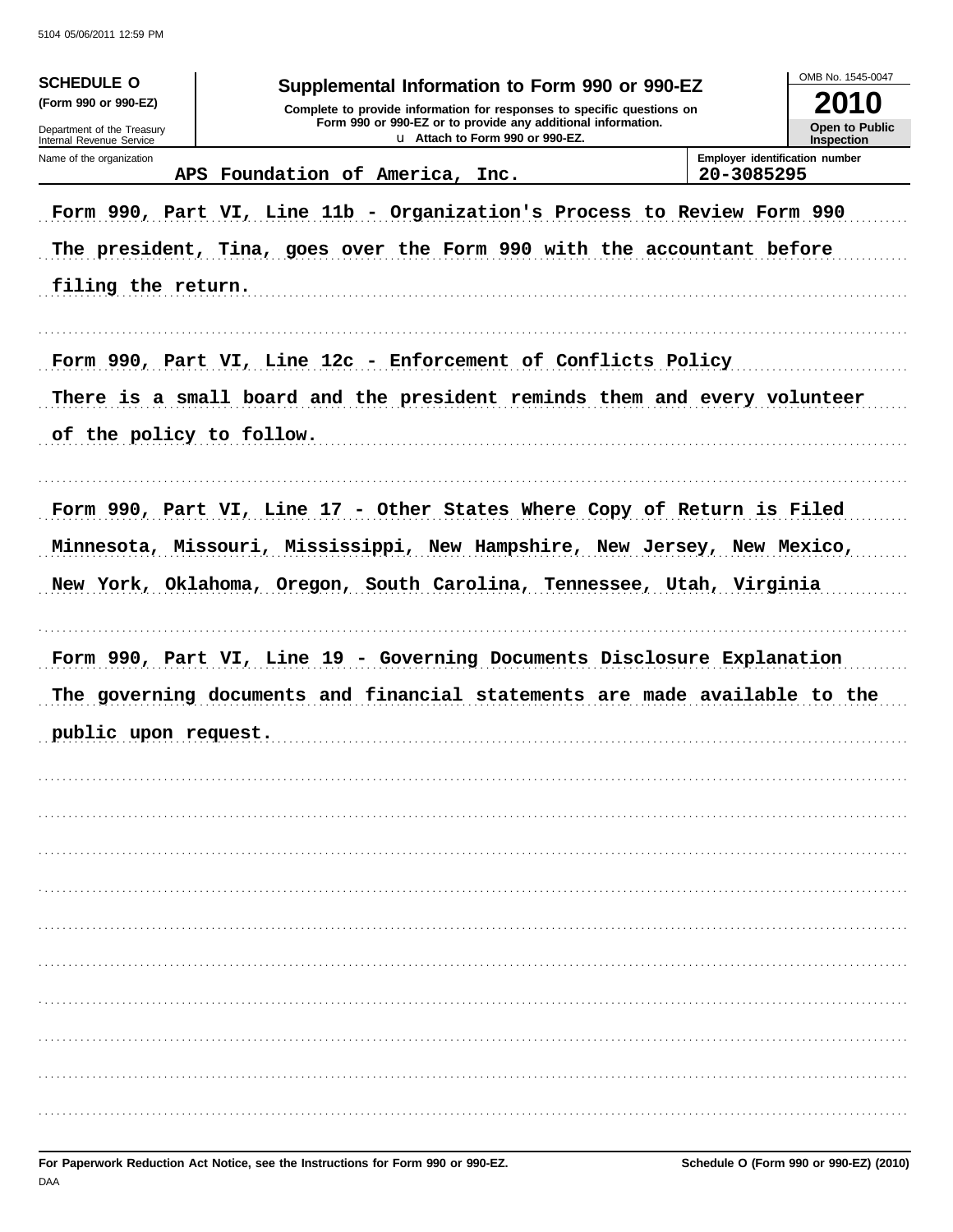|        |                                                                                      |                             |                      | <b>Depreciation and Amortization</b>                                                                                                                                                                                    |                              |                              |                  |                                  | OMB No. 1545-0172                |
|--------|--------------------------------------------------------------------------------------|-----------------------------|----------------------|-------------------------------------------------------------------------------------------------------------------------------------------------------------------------------------------------------------------------|------------------------------|------------------------------|------------------|----------------------------------|----------------------------------|
| Form   | 4562                                                                                 |                             |                      | (Including Information on Listed Property)                                                                                                                                                                              |                              |                              |                  |                                  | 2010                             |
|        | Department of the Treasury<br>Internal Revenue Service<br>(99)                       |                             |                      | u See separate instructions.                                                                                                                                                                                            |                              | u Attach to your tax return. |                  |                                  | Attachment<br>Sequence No.<br>67 |
|        | Name(s) shown on return                                                              |                             |                      | APS Foundation of America, Inc.                                                                                                                                                                                         |                              |                              |                  | Identifying number<br>20-3085295 |                                  |
|        | Business or activity to which this form relates                                      |                             |                      |                                                                                                                                                                                                                         |                              |                              |                  |                                  |                                  |
|        | Indirect Depreciation                                                                |                             |                      |                                                                                                                                                                                                                         |                              |                              |                  |                                  |                                  |
|        | Part I                                                                               |                             |                      | Election To Expense Certain Property Under Section 179                                                                                                                                                                  |                              |                              |                  |                                  |                                  |
|        |                                                                                      |                             |                      | Note: If you have any listed property, complete Part V before you complete Part I.                                                                                                                                      |                              |                              |                  |                                  | 500,000                          |
| 1<br>2 | Maximum amount (see instructions)                                                    |                             |                      |                                                                                                                                                                                                                         |                              |                              |                  | 1<br>$\mathbf{2}$                |                                  |
| 3      |                                                                                      |                             |                      |                                                                                                                                                                                                                         |                              |                              |                  | 3                                | 2,000,000                        |
| 4      | Reduction in limitation. Subtract line 3 from line 2. If zero or less, enter -0-     |                             |                      |                                                                                                                                                                                                                         |                              |                              |                  | 4                                |                                  |
| 5      |                                                                                      |                             |                      | Dollar limitation for tax year. Subtract line 4 from line 1. If zero or less, enter -0-. If married filing separately, see instructions                                                                                 |                              |                              |                  | 5                                |                                  |
| 6      |                                                                                      | (a) Description of property |                      |                                                                                                                                                                                                                         | (b) Cost (business use only) |                              | (c) Elected cost |                                  |                                  |
|        |                                                                                      |                             |                      |                                                                                                                                                                                                                         |                              |                              |                  |                                  |                                  |
| 7      | Listed property. Enter the amount from line 29                                       |                             |                      |                                                                                                                                                                                                                         |                              | $\overline{7}$               |                  |                                  |                                  |
| 8      |                                                                                      |                             |                      | Total elected cost of section 179 property. Add amounts in column (c), lines 6 and 7 [1] [1] [1] [1] [1] [1] [1] [1] Total elected cost of section 179 property. Add amounts in column (c), lines 6 and 7 [1] [1] $(1)$ |                              |                              |                  | 8                                |                                  |
| 9      | Tentative deduction. Enter the smaller of line 5 or line 8                           |                             |                      |                                                                                                                                                                                                                         |                              |                              |                  | 9                                |                                  |
| 10     |                                                                                      |                             |                      |                                                                                                                                                                                                                         |                              |                              |                  | 10                               |                                  |
| 11     |                                                                                      |                             |                      | Business income limitation. Enter the smaller of business income (not less than zero) or line 5 (see instructions)                                                                                                      |                              |                              |                  | 11                               |                                  |
| 12     |                                                                                      |                             |                      | Section 179 expense deduction. Add lines 9 and 10, but do not enter more than line 11                                                                                                                                   |                              |                              |                  | 12                               |                                  |
| 13     | Note: Do not use Part II or Part III below for listed property. Instead, use Part V. |                             |                      | Carryover of disallowed deduction to 2011. Add lines 9 and 10, less line 12                                                                                                                                             | ▶                            | 13                           |                  |                                  |                                  |
|        | Part II                                                                              |                             |                      | Special Depreciation Allowance and Other Depreciation (Do not include listed property.) (See instructions)                                                                                                              |                              |                              |                  |                                  |                                  |
| 14     |                                                                                      |                             |                      | Special depreciation allowance for qualified property (other than listed property) placed in service                                                                                                                    |                              |                              |                  |                                  |                                  |
|        | during the tax year (see instructions)                                               |                             |                      |                                                                                                                                                                                                                         |                              |                              |                  | 14                               |                                  |
| 15     |                                                                                      |                             |                      |                                                                                                                                                                                                                         |                              |                              |                  | 15                               |                                  |
| 16     |                                                                                      |                             |                      |                                                                                                                                                                                                                         |                              |                              |                  | 16                               | 96                               |
|        | Part III                                                                             |                             |                      | <b>MACRS Depreciation (Do not include listed property.) (See instructions.)</b><br><b>Section A</b>                                                                                                                     |                              |                              |                  |                                  |                                  |
| 17     |                                                                                      |                             |                      | MACRS deductions for assets placed in service in tax years beginning before 2010                                                                                                                                        |                              |                              |                  | 17                               | 212                              |
| 18     |                                                                                      |                             |                      | If you are electing to group any assets placed in service during the tax year into one or more general asset accounts, check here <b>u</b>                                                                              |                              |                              |                  |                                  |                                  |
|        |                                                                                      |                             |                      | Section B-Assets Placed in Service During 2010 Tax Year Using the General Depreciation System                                                                                                                           |                              |                              |                  |                                  |                                  |
|        | (a) Classification of property                                                       |                             | placed in<br>service | (b) Month and year (c) Basis for depreciation (d) Recovery<br>(business/investment use<br>only-see instructions)                                                                                                        | period                       | (e) Convention               | (f) Method       |                                  | (g) Depreciation deduction       |
| 19a    | 3-year property                                                                      |                             |                      |                                                                                                                                                                                                                         |                              |                              |                  |                                  |                                  |
| b      | 5-year property                                                                      |                             |                      |                                                                                                                                                                                                                         |                              |                              |                  |                                  |                                  |
| c      | 7-year property                                                                      |                             |                      |                                                                                                                                                                                                                         |                              |                              |                  |                                  |                                  |
| d<br>е | 10-year property<br>15-year property                                                 |                             |                      |                                                                                                                                                                                                                         |                              |                              |                  |                                  |                                  |
| f      | 20-year property                                                                     |                             |                      |                                                                                                                                                                                                                         |                              |                              |                  |                                  |                                  |
| q      | 25-year property                                                                     |                             |                      |                                                                                                                                                                                                                         | 25 yrs.                      |                              | S/L              |                                  |                                  |
| h.     | Residential rental                                                                   |                             |                      |                                                                                                                                                                                                                         | 27.5 yrs.                    | МM                           | S/L              |                                  |                                  |
|        | property                                                                             |                             |                      |                                                                                                                                                                                                                         | 27.5 yrs.                    | MМ                           | S/L              |                                  |                                  |
| i.     | Nonresidential real<br>property                                                      |                             |                      |                                                                                                                                                                                                                         | 39 yrs.                      | MМ                           | S/L              |                                  |                                  |
|        |                                                                                      |                             |                      | Section C-Assets Placed in Service During 2010 Tax Year Using the Alternative Depreciation System                                                                                                                       |                              | МM                           | S/L              |                                  |                                  |
| 20a    | Class life                                                                           |                             |                      |                                                                                                                                                                                                                         |                              |                              | S/L              |                                  |                                  |
|        | $b$ 12-year                                                                          |                             |                      |                                                                                                                                                                                                                         | 12 yrs.                      |                              | S/L              |                                  |                                  |
| C.     | 40-year                                                                              |                             |                      |                                                                                                                                                                                                                         | 40 yrs.                      | MM                           | S/L              |                                  |                                  |
|        | Part IV<br><b>Summary</b> (See instructions.)                                        |                             |                      |                                                                                                                                                                                                                         |                              |                              |                  |                                  |                                  |
| 21     | Listed property. Enter amount from line 28                                           |                             |                      |                                                                                                                                                                                                                         |                              |                              |                  | 21                               |                                  |
| 22     |                                                                                      |                             |                      | Total. Add amounts from line 12, lines 14 through 17, lines 19 and 20 in column (g), and line 21. Enter here                                                                                                            |                              |                              |                  |                                  | 308                              |
| 23     |                                                                                      |                             |                      | and on the appropriate lines of your return. Partnerships and S corporations—see instructions<br>For assets shown above and placed in service during the current year, enter the                                        |                              |                              |                  | 22                               |                                  |
|        |                                                                                      |                             |                      |                                                                                                                                                                                                                         |                              | 23                           |                  |                                  |                                  |
|        | For Paperwork Reduction Act Notice, see separate instructions.                       |                             |                      |                                                                                                                                                                                                                         |                              |                              |                  |                                  | Form 4562 (2010)                 |

DAA